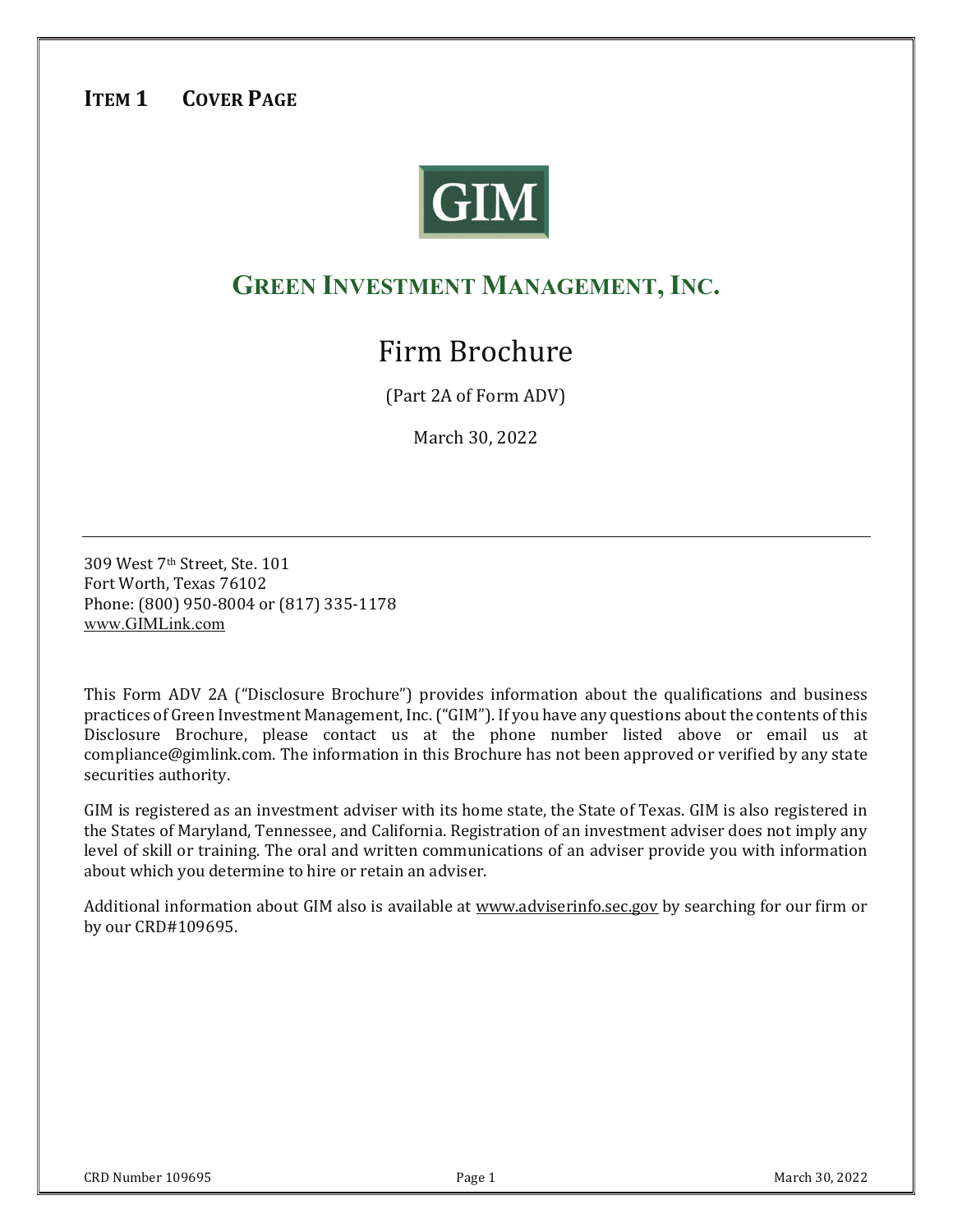# ITEM 2 MATERIAL CHANGES

# **UPDATE**

This section of the brochure summarizes any significant changes that have been made to the brochure since its last release. This is necessary to keep you up to date with any changes to our policies, practices, or potential conflicts of interest. This section will help you decide whether to review each new release of the brochure in its entirety or contact us with questions about any changes.

## SUMMARY OF MATERIAL CHANGES

Material changes in this brochure since our last Annual ADV Amendment filed on March 26, 2021, are as follows:

- 1. Green Investment Management's address for business, correspondence and records changed to 500 West 7<sup>th</sup> Street, Suite 827, Fort Worth, Texas 76102, effective February 1, 2022.
- 2. On page 8, under "Assets Under Management", an update was made to the number of discretionary assets under management as of December 31, 2021.
- 3. On page 12 & 14, under "Investment Models", two additional strategies are now available through Green Investment Management, namely: a) GIM Cash Plus Model, and b) Guardian Disruptive Technologies Model. These two new models are described in more detail on the referenced pages.
- 4. On page 20, under "Directed Brokerage and Soft Dollars", one of our former custodians, E\*TRADE Advisor Services, was acquired by AXOS Financial, Inc. (NYSE: AX), parent of AXOS Bank, and was rebranded AXOS Advisor Services.

We will ensure that clients receive a summary of any material changes to this and subsequent brochures within 120 days of the close of our fiscal year. We will further provide other ongoing disclosure information about material changes as necessary without charge.

#### REQUEST A BROCHURE

If you would like to receive the latest copy of this brochure, please contact us by telephone at (800) 950-8004 or (817) 335-1178, or by email at Compliance@GIMlink.com. Additional information about Green Investment Management and persons affiliated with us is also available at www.adviserinfo.sec.gov by searching for our firm or by our CRD#109695.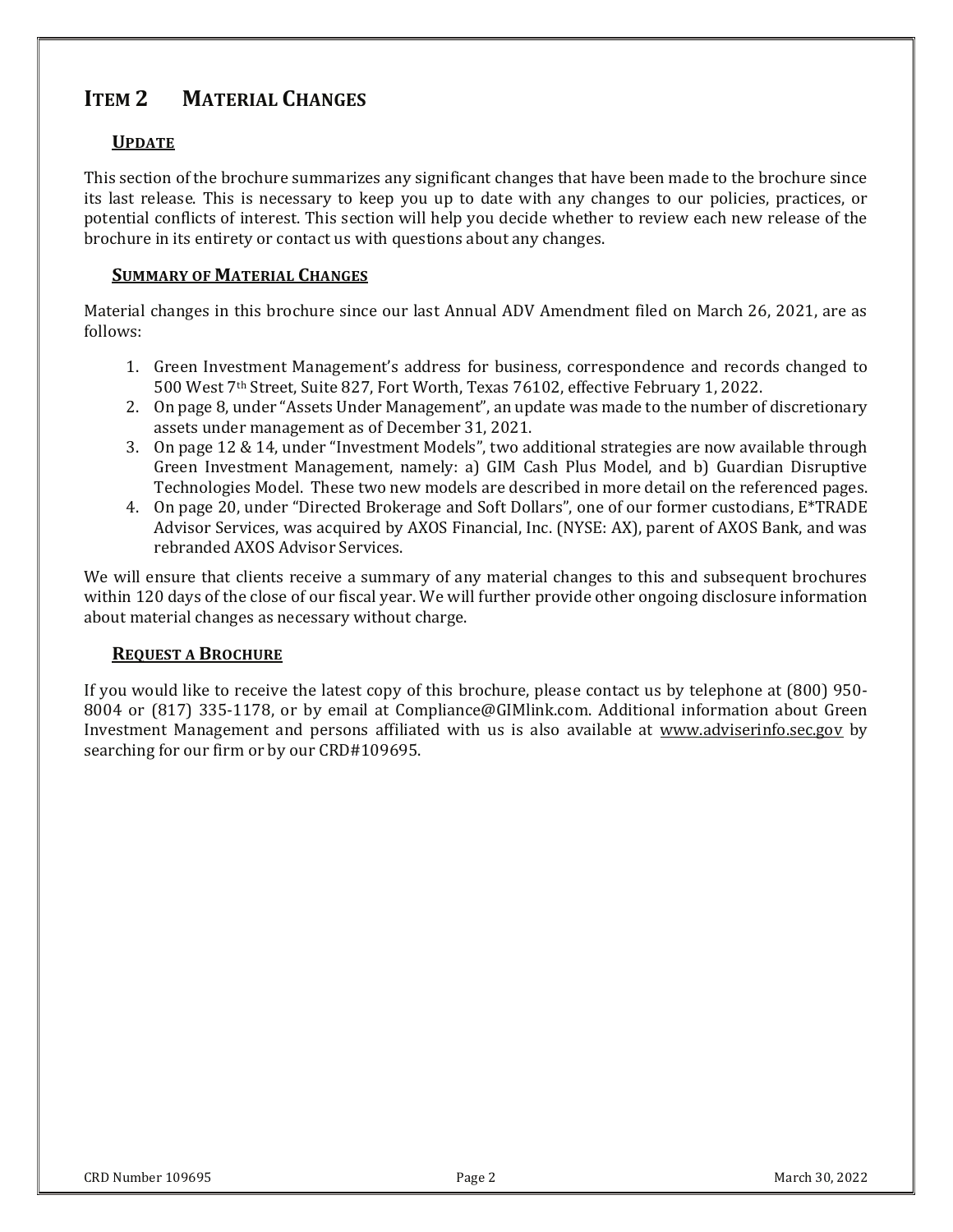# ITEM 3 TABLE OF CONTENTS

| Item 2            |                             |                |
|-------------------|-----------------------------|----------------|
|                   |                             |                |
|                   |                             |                |
|                   |                             |                |
| Item <sub>3</sub> |                             |                |
| Item 4            |                             |                |
|                   |                             |                |
|                   |                             |                |
|                   |                             |                |
|                   |                             |                |
|                   |                             |                |
|                   |                             |                |
| Item 5            |                             |                |
|                   |                             |                |
|                   |                             |                |
|                   |                             |                |
|                   |                             |                |
| Item 6            |                             |                |
| Item 7            |                             |                |
|                   |                             |                |
| Item 8            |                             |                |
|                   |                             |                |
|                   |                             |                |
|                   |                             |                |
|                   |                             |                |
|                   |                             |                |
|                   |                             |                |
| Item 9            |                             |                |
|                   |                             |                |
|                   |                             |                |
|                   |                             |                |
|                   | CRD Number 109695<br>Page 3 | March 30, 2022 |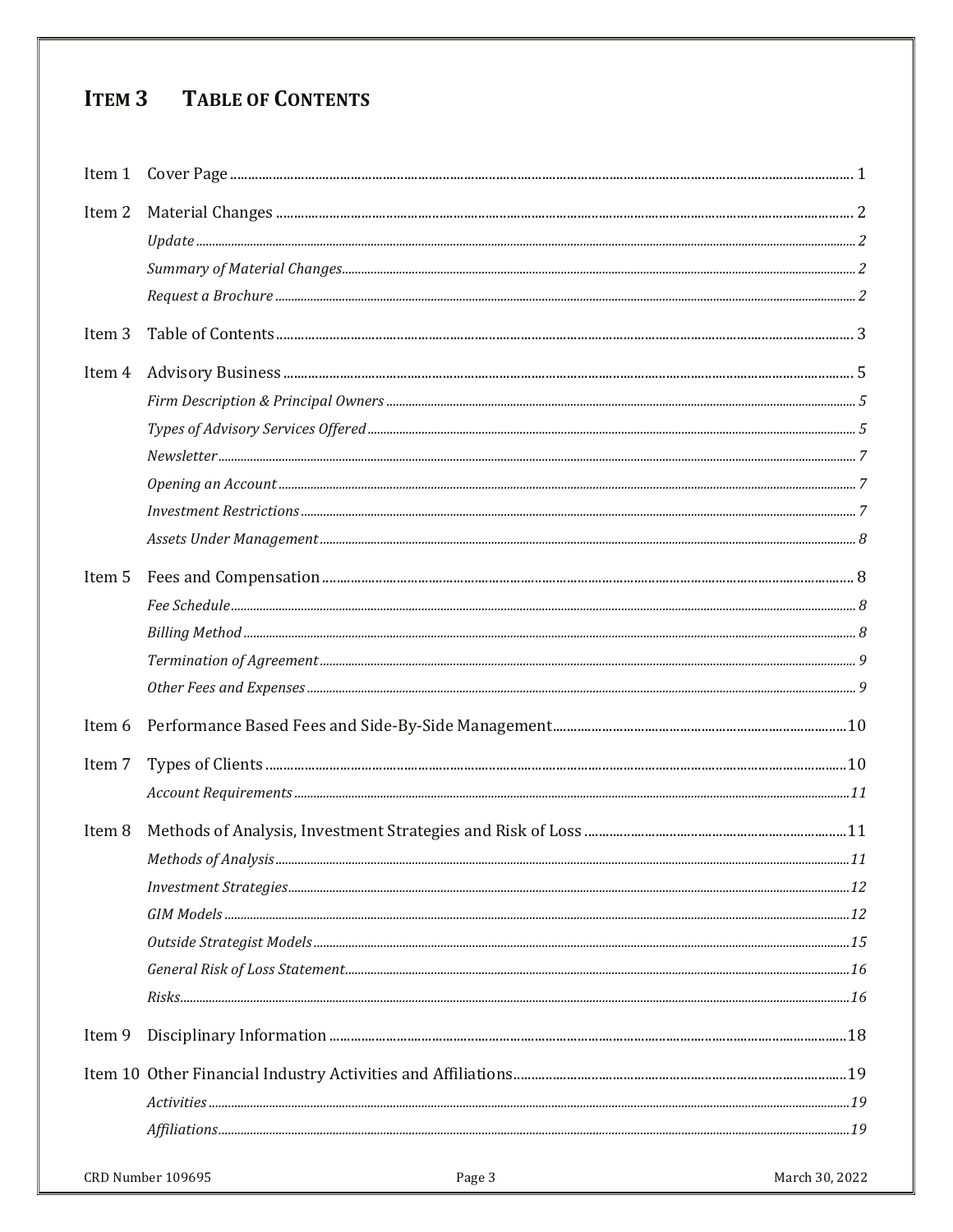| Item 11 Code of Ethics, Participation or Interest in Client Transactions and Personal Trading19 |  |
|-------------------------------------------------------------------------------------------------|--|
|                                                                                                 |  |
|                                                                                                 |  |
|                                                                                                 |  |
|                                                                                                 |  |
|                                                                                                 |  |
|                                                                                                 |  |
|                                                                                                 |  |
|                                                                                                 |  |
|                                                                                                 |  |
|                                                                                                 |  |
|                                                                                                 |  |
|                                                                                                 |  |
|                                                                                                 |  |
|                                                                                                 |  |
|                                                                                                 |  |
|                                                                                                 |  |
|                                                                                                 |  |
|                                                                                                 |  |
|                                                                                                 |  |
|                                                                                                 |  |
|                                                                                                 |  |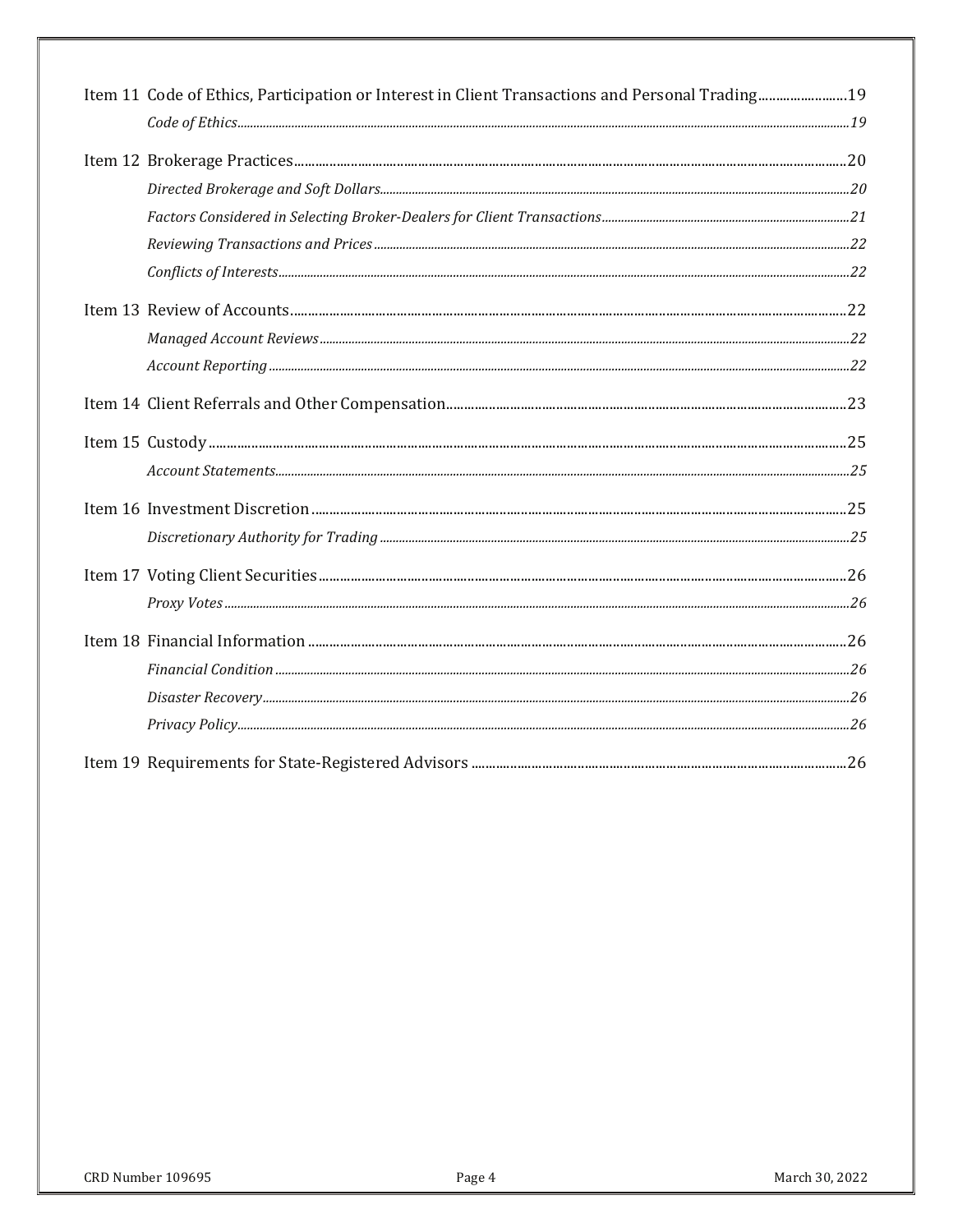# ITEM 4 ADVISORY BUSINESS

# FIRM DESCRIPTION & PRINCIPAL OWNERS

At Green Investment Management, Inc. (GIM), managing assets has been our business since our founding in 1984. As a privately-owned corporation based in Fort Worth, Texas, we are known for our asset allocation strategies and risk-sensitive investment philosophy. Our clients are generally referred to us through representatives of broker-dealer firms and investment adviser firms ("Advisors"). In cases where clients come to us with no Advisor, we will work with them directly. We engage an unaffiliated investment manager, or "Outside Strategist", to assist us with the management of some of our investment strategies (the "Outside" Strategist" provide information only, as GIM maintains management and has discretion over the strategies). We believe our firm's long-term success comes from a conservative investment philosophy and a recognition that we can only grow by serving our clients' needs effectively. Our company is directly owned by the President and founder, Byron Green.

GIM registered with the State of California, Department of Business Oversight in 2017.

### TYPES OF ADVISORY SERVICES OFFERED

Our firm provides continuous advice to our clients regarding the investment of their funds based on their individual needs.

Because we believe that asset allocation is the most important determinant of your portfolio's return, we offer a wide choice of asset allocation and investment strategies, which we refer to as "Models." These Models, while varying in their asset allocation approaches and risk/return profiles, consistently apply sound investment processes and disciplined thinking.

We believe the optimum asset allocation mix will change over time as the markets and the economies of the world change. So many of the Models we offer are managed using a sensible blend of fundamental and technical investment analysis to guide ongoing changes in their composition. The investment strategy followed by each Model is explained in more detail in the section titled "Methods of Analysis, Investment Strategies and Risk of Loss".

Just as your objectives and risk tolerance are unique to you as a client, each Model offered through GIM has J a unique risk/return profile. You can select an existing model that fits your risk/return needs or customize your strategy further by combining multiple Models within one or more investment accounts (each an "Account") or collective Accounts to create a "Portfolio" that is unique to your requirements.

As a client, your Advisor will guide you in these decisions and contact you at least annually to ascertain if your Portfolio remains suitable for your specific situation. GIM manages your Portfolio according to the Model or selected mix of Models you have chosen.

We offer several different Models. Each Model is diversified among one or more asset classes, such as: (1) domestic stocks, (2) international stocks, (3) domestic bonds (4) international bonds, (5) cash investments such as money market mutual funds, and (6) alternative assets.

Depending on the Model(s) you choose and any limitations you may impose on your Account, our Models typically invest in mutual funds, exchange traded funds (ETFs), exchange traded notes (ETNs), closed-end funds, variable annuity sub-accounts or other investment products whose values are determined on at least a daily basis, including money market mutual funds, interest bearing accounts and cash.

Generally, each Model will differ in two primary ways:

- 1. By the diversity and relative weights of the asset classes included in the Model, and,
- 2. The strategy and constraints used to adjust the mix of assets.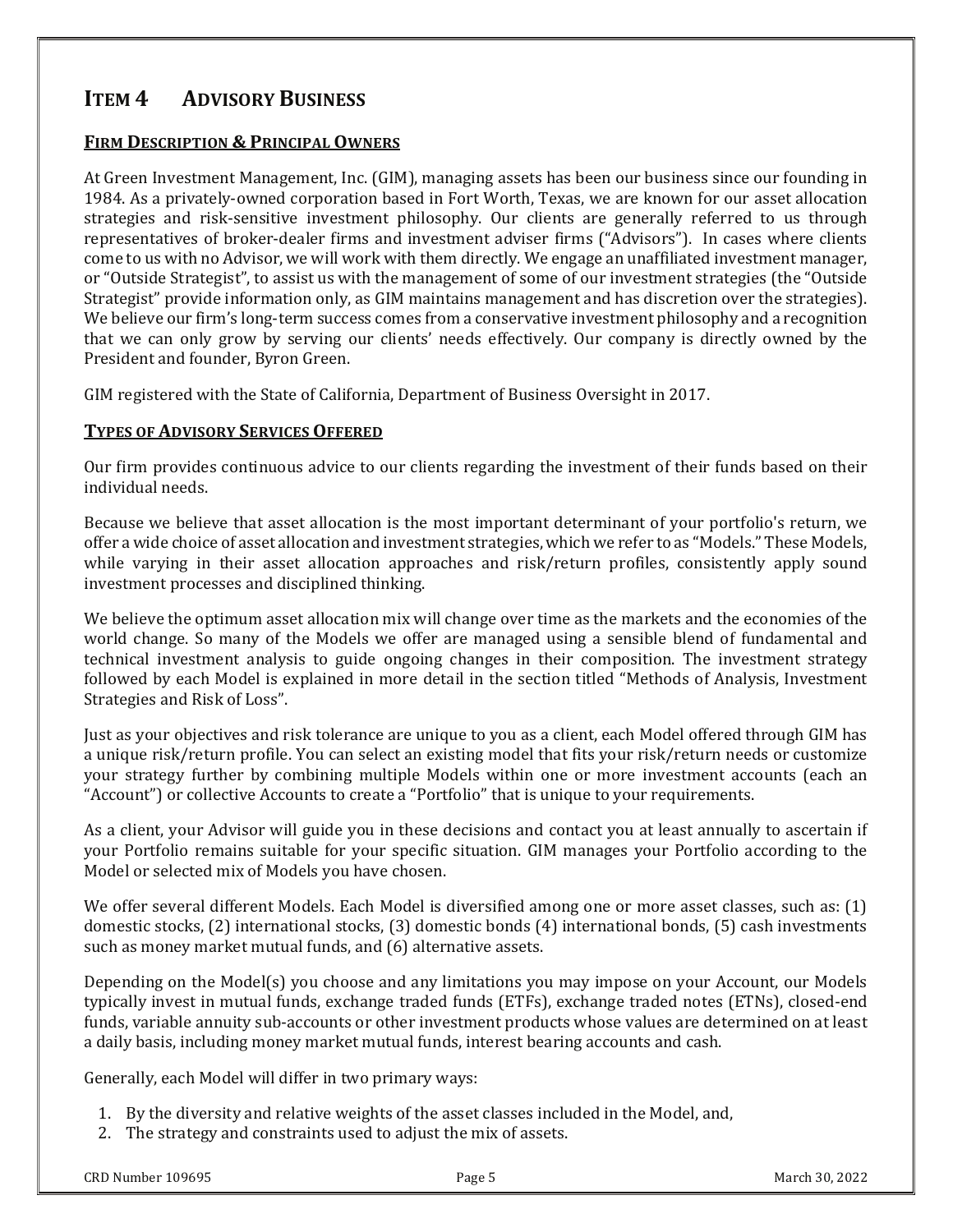The differences in Models reflect varying tradeoffs between expected returns and acceptable risks. You may prefer to maximize expected returns by investing in riskier assets, while others may prefer to minimize risk. Most select a Model or combination of models somewhere in between that reflects the most appropriate risk/return tradeoff for their situation. With the assistance of your Advisor, you can customize an investment strategy by selecting one or more Models to include in your Portfolio.

Prior to engaging us to provide our investment services, you will be required to enter into a formal investment advisory agreement with GIM setting forth the terms and conditions under which we will manage your assets. The investment advisory agreement between GIM, you and your Advisor (when applicable) will continue in effect until terminated by either party by written notice in accordance with the terms of the agreement.

This is how it works:

We offer Models which GIM manages directly as well as those we manage with the input of a reputable Outside Strategist, Saratoga Capital Management. In this way, you are given access to a broad array of investment options and management styles.

GIM has two roles, we administer or manage the entire investment program, plus we are one of the Strategists involved in managing individual Models available through the program.

GIM monitors the performance of the Outside Strategist and exercises final discretion over all the Models available in the program, even those bearing the name of the Outside Strategist. The Strategist provides us with ongoing recommendations and investment advice regarding the Models bearing its name. They do not take your individual objectives into consideration and GIM is solely responsible for the decision to implement the Strategist's recommendations.

GIM faces a potential conflict of interest because we are unlikely to remove our own Models from a program that we ourselves manage. The Outside Strategist might be removed if they are not meeting performance expectations or providing consistent direction. To deal with this conflict, we give you and your Advisor easyto-read risk and return statements so you can compare all the Models offered through the program on an objective basis and decide for yourselves which to include in your portfolio.

We manage your assets within a custodial, or third party, account. So when you invest with us, you open an account with either TD Ameritrade ("TDA"), AXOS Advisor Services ("AXOS"), or another qualified independent Custodian you have selected. You deposit or transfer your funds into that account for GIM to manage. The Custodian you have selected shall hold your securities and cash and send you account statements at least quarterly detailing your individual Account(s), including portfolio holdings and market prices, all transactions (such as trades, cash contributions and withdrawals, in kind transfers of securities, interest and dividend or capital gains payments) and fee deductions for each individual Client Account. We then purchase and sell securities through the selected custodian(s) on your behalf.

Clients can inquire about their current holdings and the value of their Accounts daily by web-based access. The Custodian may also send a Transaction Acknowledgement to the Client for all cash contributions, withdrawals and in-kind transfers as they occur.

GIM provides you with quarterly statements detailing the market value of your holdings, the positions you hold, your returns for the quarter and the advisory fees due for the next quarter. Additionally, we make daily account statements available via <u>www.GIMLink.com</u> with secure login.

The Custodians will mail a letter of acknowledgement confirming the establishment of an Account and receipt of assets, separately to the Account's address of record. Clients are strongly encouraged to review all statements, acknowledgements and correspondence sent by the Custodian.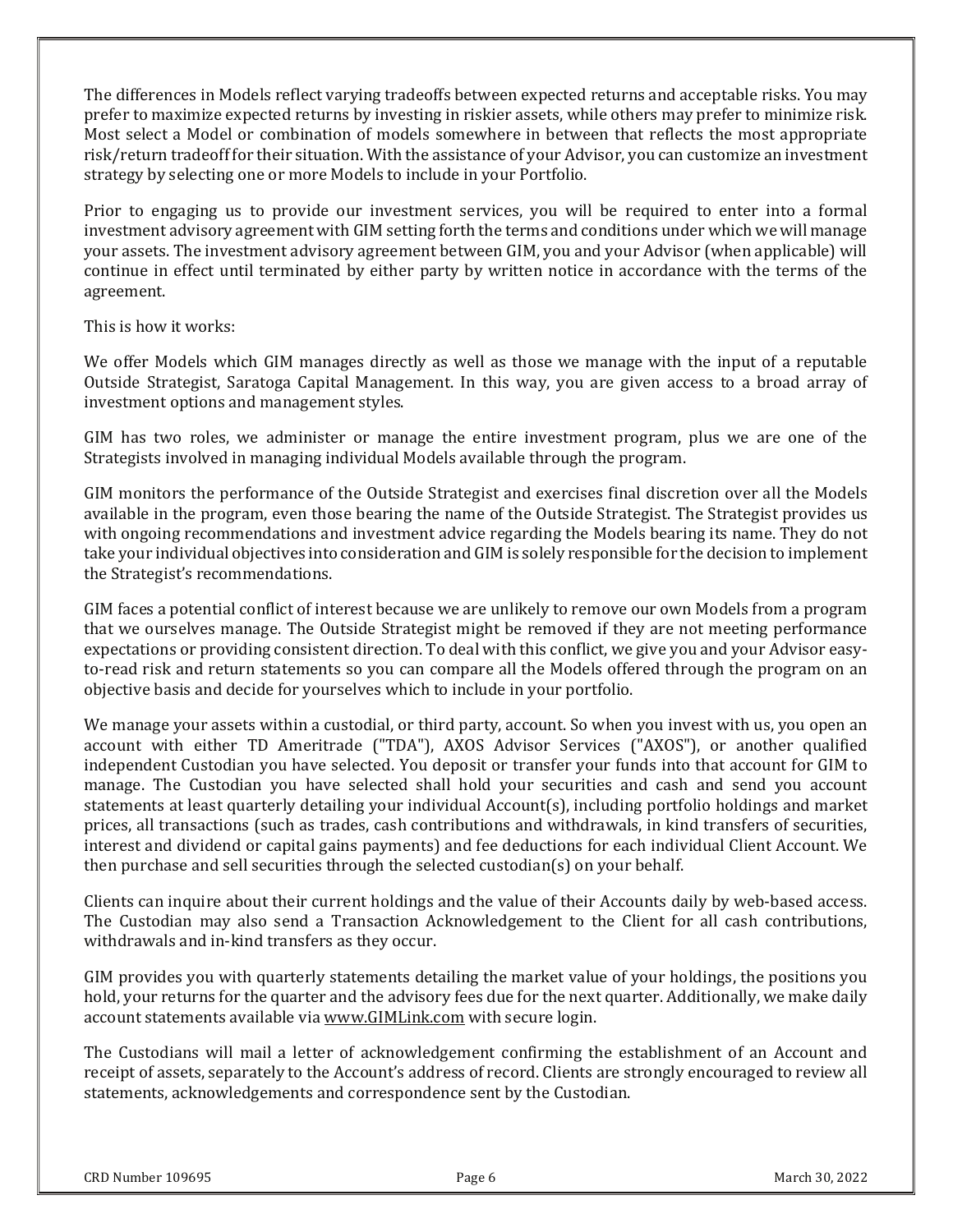If your assets are held at AXOS or TDA and you select Models that are investing in:

- $\bullet$ Mutual funds - Your Account will be invested in no-load and/or load-waived mutual funds. The Model(s) will be invested consistent with the allocations provided by GIM or the Outside Strategist. The  $\,$ Outside Strategist composes its Models utilizing only those mutual funds managed by them or an affiliate of their firm.
- $\bullet$ ETFs, ETNs or closed-end funds (called collectively Exchange Traded Product "ETPs") – Your Account will be invested in one or more of these ETPs consistent with the allocations provided by GIM or the Outside Strategist. ETPs are traded daily at market determined prices on a national exchange in a similar manner to stocks. GIM's trading practices are discussed further in the Brokerage Practices section.

In some cases, your account may be invested in a combination of ETFs, ETNs or closed-end funds (called collectively Exchange Traded Product "ETPs") and no-load and/or load-waived mutual funds. Unless otherwise restricted by you, the Account may also include non-mutual fund or non-ETF investments, as applicable. For example, non-mutual fund investments could be cash equivalents held by your Account.

In some cases, you may already own investments which are suitable to be managed, but that are not held at AXOS or TDA. We may be able work with these types of investments if they are held with a qualified custodian as listed in our product guide. You will simply need to execute the documents required to grant us discretion to trade these securities, subject to any written limitations you may want to impose. GIM will additionally be able to buy, sell and trade for your Account any of the other investments mentioned above. Since, in this instance, you already own the investments, they may or may not have been subject to a sales charge, but any subsequent additions into load investments may incur sales charges. This would be the case whether GIM is providing its management service or not. Also, depending on the person involved in the original sale, an Advisor responsible for referring the client to GIM might receive commissions on the additional investment.

If you have an existing investment in a variable annuity that is listed in our product guide, we may be able to manage the allocation of its annuity sub-accounts within one of our Models. GIM may have the ability to select among those specific variable annuity sub-accounts included in the prospectus delivered to you by the variable annuity issuer. But GIM has not selected the sub-accounts available in the variable annuity, and GIM  $\,$ is unable to add or remove sub-accounts. The list of sub-accounts may be revised by each variable annuity issuer.

In cases where a potential client does not have an Advisor, GIM will take "Direct Account" business. In these cases, GIM will take on both the advisor and manager role to the client.

# **NEWSLETTER**

As a client, you will have access to our periodic newsletter reviewing the current economic and investment climate and discussing the outlook for the future.

# OPENING AN ACCOUNT

The process of opening an account generally begins after your Advisor consults with you to assess your financial situation, investing history, tolerance for risk, and to identify your investment objectives. You and your Advisor then select one or more of GIM's Models that best meet your financial needs and objectives.

# INVESTMENT RESTRICTIONS

As a client you may impose restrictions upon GIM from investing in certain securities or types of securities ( for your account that are reasonable considering the advisory services being provided. These restrictions must be submitted in writing to us as part of the investment advisory agreement. Requests for such restrictions are reviewed by GIM to ensure that they are reasonable and will not unduly impair our ability to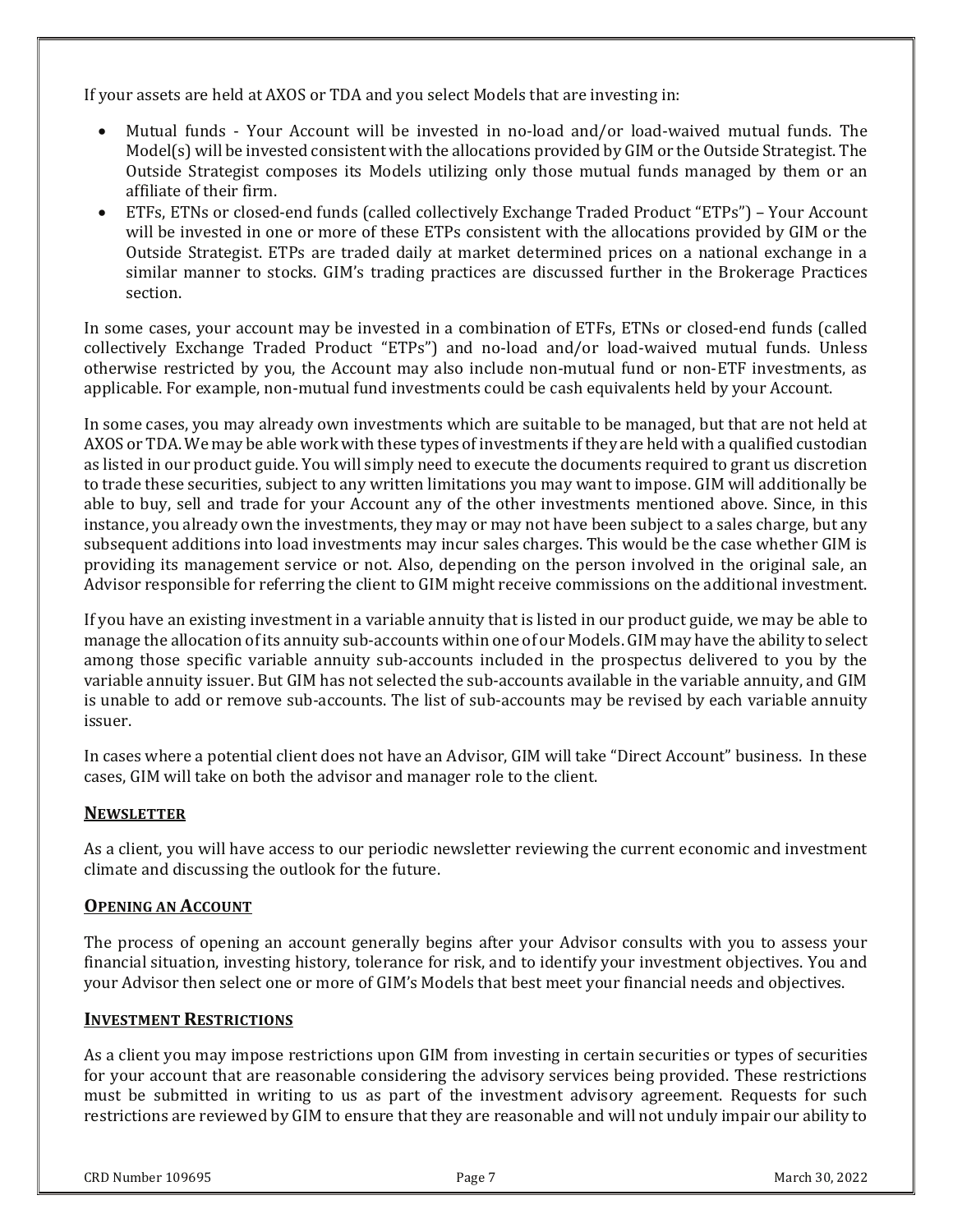achieve your stated investment objectives or cause your investment performance to significantly deviate from other clients holding the same Model.

### ASSETS UNDER MANAGEMENT

As of December 31, 2021, GIM managed \$67,599,522 in client assets on a discretionary basis and \$0.00 in client assets on a non-discretionary basis. GIM has 168 clients.

# ITEM 5 FEES AND COMPENSATION

## STANDARD FEE SCHEDULE

Management fees vary depending upon the investment program and the Model(s) chosen. The standard management fee schedules for accounts held at AXOS Advisor Services and TD Ameritrade are shown on the following charts:

|                         | <b>Management Fees</b> |                           |                                           |                           |                            |                    |                                              |                                                             |
|-------------------------|------------------------|---------------------------|-------------------------------------------|---------------------------|----------------------------|--------------------|----------------------------------------------|-------------------------------------------------------------|
| Client<br>Account Value |                        | GIM<br>Cash Plus<br>Model | Confident<br>Retirement<br>Plan<br>Models | GIM<br>Guardian<br>Models | GIM<br>Tax-Aware<br>Models | Saratoga<br>Models | <b>GIM Global</b><br>Strategic<br>Models $*$ | All Models Managed<br>at Mutual Fund Co.'s<br>and Annuities |
| First \$250,000         |                        | 0.25%                     | 0.50%                                     | 0.95%                     | 0.55%                      | $0.65\%$           | 0.50%                                        | 1.00%                                                       |
| Next \$250,000          |                        | 0.25%                     | 0.50%                                     | 0.85%                     | 0.55%                      | 0.65%              | 0.50%                                        | 1.00%                                                       |
| Next \$500,000          |                        | 0.25%                     | 0.50%                                     | 0.75%                     | 0.45%                      | 0.55%              | 0.45%                                        | .75%                                                        |
| Next \$4 million        |                        | 0.25%                     | 0.50%                                     | 0.50%                     | 0.40%                      | 0.45%              | 0.40%                                        | $.50\%$                                                     |
| Over \$5 million        |                        | 0.25%                     | 0.50%                                     | 0.50%                     | 0.35%                      | $0.40\%$           | 0.35%                                        | $.50\%$                                                     |

ȗRestricted Availability

The management fees charged by GIM vary based on the strategies/models that are chosen by the client or recommended by GIM, its supervised persons or independent advisors. Since compensation can vary based upon the strategies chosen, this can present a conflict of interest. This conflict of interest is disclosed here, within this disclosure document and directly below the fee schedule on the advisory agreement signed by the client. (Item 4, discusses the use of no-load funds)

# BILLING METHOD

GIM's management fee and your Advisor's fee (if applicable) for an existing Account are based upon your Account values as of the last day of the preceding quarter and are payable quarterly, in advance, for the upcoming calendar quarter at the annual rates indicated above.

For the initial deposit to your Account and for any subsequent, additional amounts deposited, GIM's management fee and your Advisor's fee (if applicable) will be based on your Account valuation on the date the Custodian receives your money and/or securities and will be payable in advance for the remainder of the current quarter on a pro rata basis.

Initial and any renewal billings will be invoiced to you and subsequently deducted from your Account (unless you elect to pay the fee by check) for payment to GIM and your Advisor (if applicable). GIM will handle the  $\,$ billing and payment of all fees collected for GIM and the Advisor (if applicable).

GIM and your Adviser (if applicable) reserve(s) the right to negotiate their respective fees at their own discretion and as a result, clients with similar assets may have differing fee schedules and pay different fees.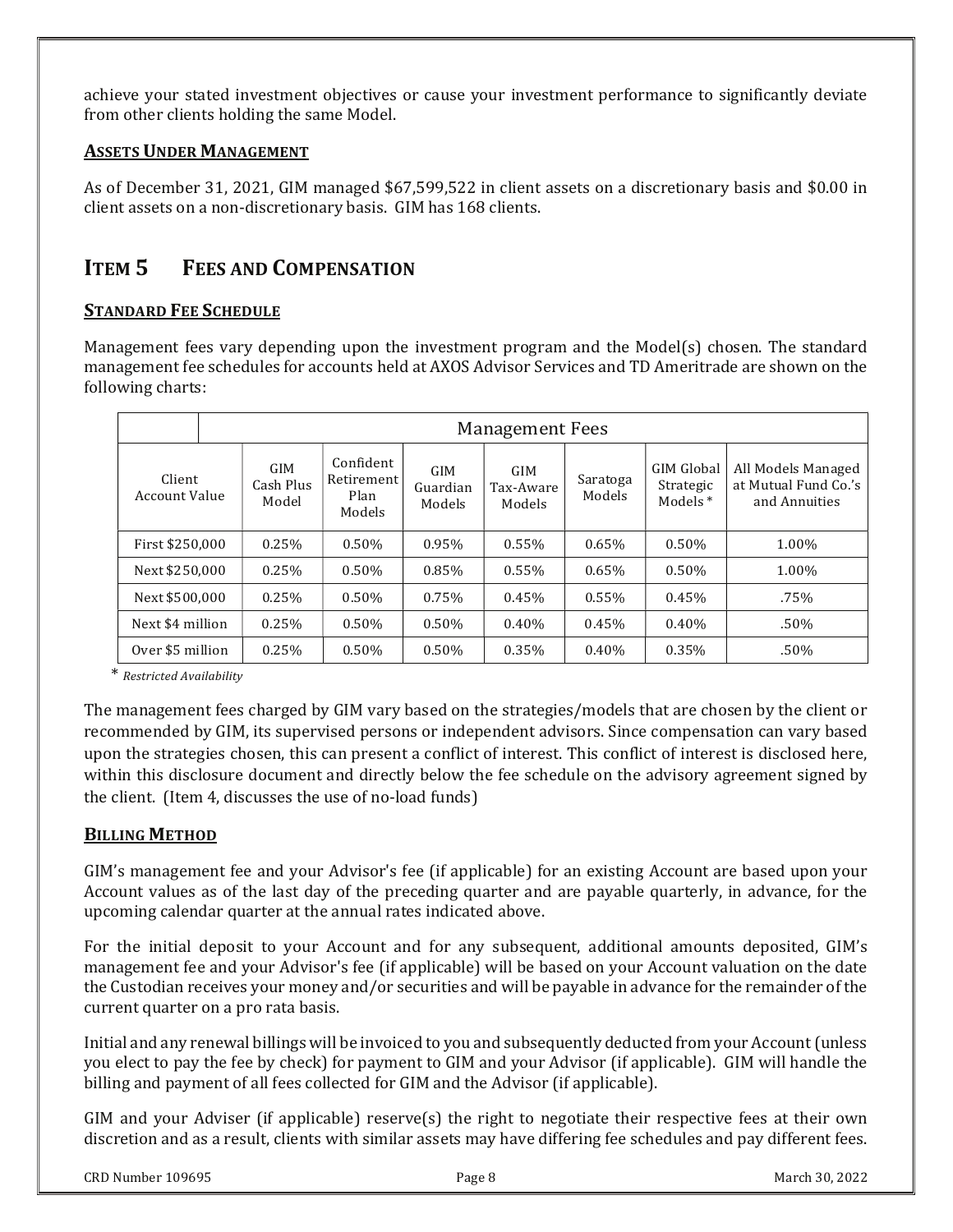Advisor's fees generally mirror GIM's Standard Management Fees but have in practice ranged from 0 to 1.25%. Clients who negotiate a flat fee schedule may or may not pay a higher fee than those who pay under a tiered schedule, depending on asset levels. GIM may offer reduced fees to employees and their families. GIM  $\,$ hereby advises you that similar or more comprehensive services may, from time to time, be available to you at a lower cost from other investment advisers. We further advise you that investments purchased on your behalf in most cases could be purchased by you directly without incurring GIM's management fee and your Advisor's Fee (if applicable).

Generally, if you invest in one or more Models and/or have multiple Accounts comprising your Portfolio, you **cha** will be given credit for the aggregate billable balances of your entire Portfolio when computing the fees applicable across Models and accounts.

At the discretion of GIM, the values of related Accounts you have under management with us may be grouped (At together for purposes of reducing the overall management fee being charged to your related Accounts.

GIM may reduce its fees for advisers who maintain a significant level of assets under management with GIM. This arrangement could affect GIM's willingness to negotiate fees with you or other Clients.

Payment of GIM's management fee and your Advisor Fee (if applicable) to GIM may be made by a qualified (Paymen custodian only when the following criteria are met: 1) Your funds are held with the qualified custodian, 2) You have provided written authorization to GIM permitting the fees to be paid directly from their Account, 3) The qualified custodian sends at least a quarterly statement to Client showing the advisory fees paid directly to GIM as well as any other disbursements from the Account.

GIM's compensation is  $100\%$  derived from Management Fees.  $\,$ GIM is not compensated by commissions.  $\,$ GIM  $\,$ does not accept compensation for the sale of securities or other investment products, including asset-based sales charges or service fees from the sale of mutual funds.

# TERMINATION OF AGREEMENT

You can rescind GIM's advisory agreement for a complete refund of GIM's management fee and the Advisor's Fee (if applicable) within five (5) business days after execution of the agreement. After this, either party can terminate the advisory agreement by giving at least ten (10) days prior notice in writing to the other party. Collected but unearned GIM management fees and Advisor fees (if applicable) are refundable to you on a pro rata basis if this happens. If your Account is to be liquidated as a result of a termination notice, we may take up to five (5) trading days to complete the liquidation following the date the liquidation request was received by GIM. If a transaction occurs during this period within the normal scope of managing your Account, your Account may or may not be reallocated, for which GIM will not be held responsible. Thereafter, we will not change the invested position of your investments unless instructed by you or your Advisor. Proceeds will be payable to you within five (5) business days of liquidation. (Note: You are not required to terminate any variable annuity contract or liquidate a mutual fund account to terminate our management service. Should you decide to terminate such a contract or account, a surrender/redemption charge or penalty may be imposed by your annuity or fund provider.)

#### OTHER FEES AND EXPENSES

In addition to management fees, AXOS Advisor Services ("AXOS") and TD Ameritrade ("TDA") will charge you additional fees, including asset-based fees for custodial and execution services, as outlined in Schedule B to GIM's Joint Services Agreement. TDA may require GIM to maintain cash balances of 3% or less in client accounts to facilitate income payments to clients or portfolio reallocations. This may result in the client earning less return on these funds than might have been possible otherwise.

Some expenses are inherent within the investments held in your Accounts. Mutual funds, ETPs and variable annuities pay management fees to their investment advisers, and certain funds and bank money market accounts have other types of fees or charges, including 12b-1, administrative or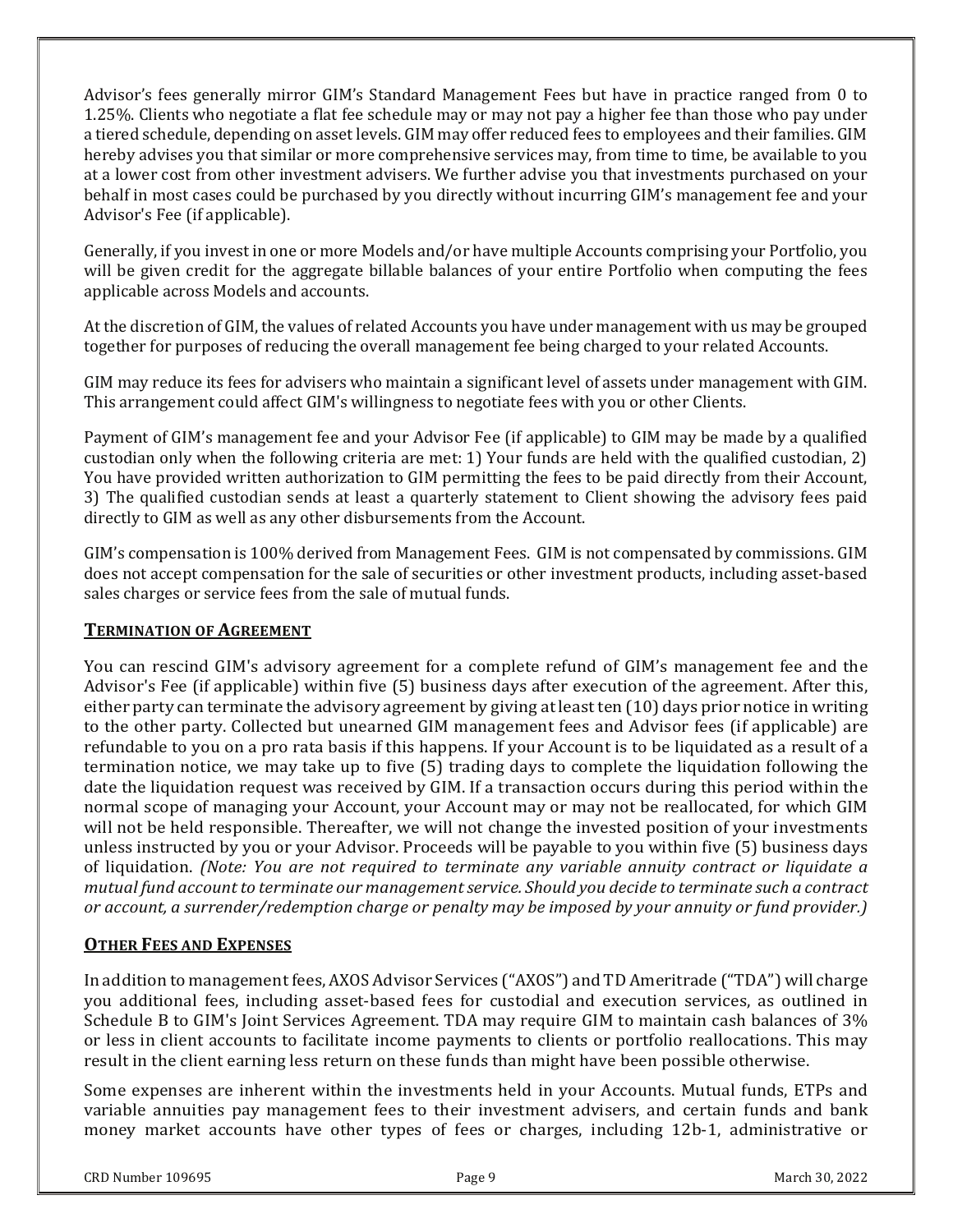shareholder servicing fees, bank servicing or certain other fees, which may be reflected in the net asset value of these types of investments held in your Accounts. These expenses are borne by all investors holding such securities in their Accounts and are separate from GIM's management fee, and your Advisor's  $\,$ fee (if applicable) or other charges.

Saratoga Capital Management, LLC is currently the only available Outside Strategist in GIM's investment (Sarat program. Saratoga receives compensation from the internal management fees charged on mutual funds held within Saratoga Models as disclosed in the Saratoga Advantage Trust Prospectus. These expenses are borne by all investors holding such securities in their Accounts and are separate from GIM's management fee and you Advisor's fee (if applicable) or other charges.

Some mutual funds or variable annuity sub-accounts may charge short-term redemption fees. Currently, GIM seeks to avoid investing in such funds to the extent practicable, but avoidance of these fees is not guaranteed.

Custodial Account Fees will differ depending on the custodian chosen for the Account. Assets of other Accounts owned by you will not be aggregated when calculating Custodial fees. Each of your Accounts is subject to custodial fees charged by your custodian. The custodial fees are described in the Joint Services Agreement Client Application between GIM, you and your Advisor (when applicable). These fees are subject to change.

You should be aware that the management or program fees charged by GIM or your Advisor's fee, separately or l collectively may be higher or lower than those charged by others in the industry and that it may be possible to obtain the same or similar services from other investment advisers at lower or higher rates. You may be able to obtain some or all of the types of services available through GIM on an "unbundled" basis through other firms and, depending on the circumstances, the aggregate of any separately-paid fees may be lower or higher than the annual fees shown above. Clients may be able to purchase these products from other brokers or agents who are not affiliated with GIM.

You should also be aware that the Advisors recommending GIM's advisory services may receive compensation as ' a result of Clients' contracting with GIM for these services. As discussed on page 8, Advisers reserve the right to negotiate their respective fees at their own discretion and as a result, clients with similar assets may have differing fee schedules and pay different fees.

You should be aware that lower fees for comparable services may be available from other sources. You should also be aware that you have the option to purchase investment products that are recommend through other brokers or agents that are not affiliated with GIM.

GIM may pay registered investment advisor firms for providing investment advisor representative services on behalf of GIM. Clients will pay no more for GIM's services as a result of this. Compensation is paid from GIM's management fees.

GIM discourages what would be deemed excessive fees, combined Management and Advisory fees should not exceed 3% annually. Management and Advisory fees billed may be either deducted from the client's account or paid by check. This decision is made at the discretion of the client(s).

# ITEM 6 PERFORMANCE BASED FEES AND SIDE-BY-SIDE MANAGEMENT

GIM does not charge any performance-based fees in which we receive a share of the capital gains on your assets. We feel these types of fees encourage excessive risk-taking by managers.

# ITEM 7 TYPES OF CLIENTS

GIM provides investment advice for many different types of clients, including individuals, pension and profitsharing plans, trusts or estates, charitable organizations, corporations, business entities and outside Registered Investment Advisors.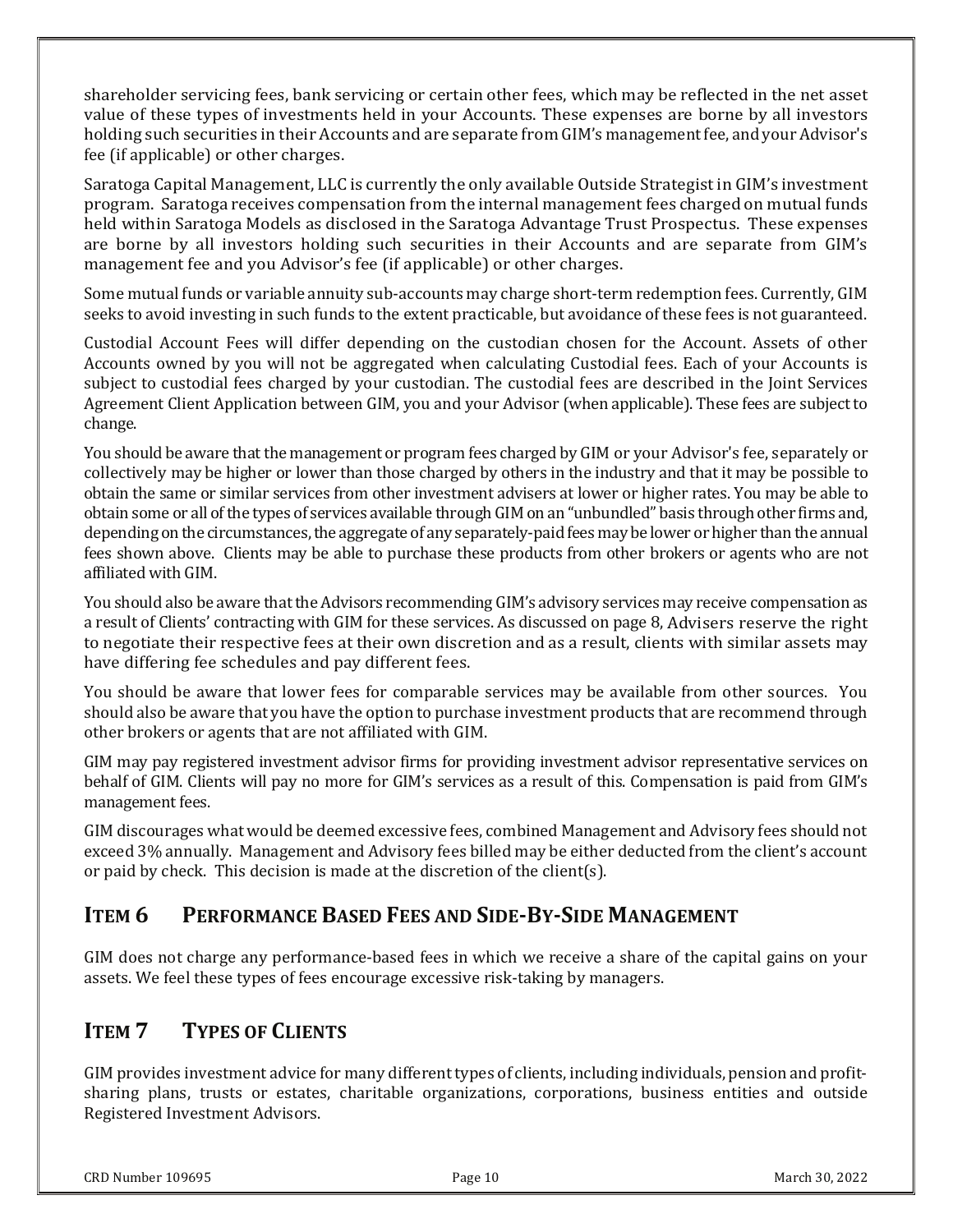## ACCOUNT REQUIREMENTS

A minimum of \$25,000 of assets per account and per Model selected by you is required for starting and maintaining this service. In addition, there is a limit of three (3) Models that you may select per account (i.e., each account having a different Custodial account number) maintained with AXOS and a limit of one (1) Model that you may select per account at TDA in order to build your portfolio. Under certain circumstances the minimum account size, minimum Model size and maximum Model count may be waived at GIM's discretion.

If for any reason your Account value falls below GIM's required minimums, GIM may request you to correct the deficiency.

Since our investment strategies are designed for long-term investors, you may request a change in the proportion of their Account allocated to one or more Models once every 90 calendar days. This limitation may be waived at GIM's sole discretion. This does not restrict you from taking distributions, making contributions or closing your accounts at any time. Requests for model changes provided to GIM by 11:00  $\,$ AM Central Standard Time will be completed on a best efforts basis by GIM as soon as practical, usually on the same day.

# ITEM 8 METHODS OF ANALYSIS, INVESTMENT STRATEGIES AND RISK OF LOSS

### **METHODS OF ANALYSIS**

Because we believe that asset allocation is the most important determinant of your portfolio's return, we offer a wide choice of asset allocation and investment strategies, which we refer to as "Models." These Models, while varying in their asset allocation approaches and risk/return profiles, consistently apply sound investment processes and disciplined thinking.

We believe the optimum asset allocation mix will change over time as the markets and the economies of the world change. So many of the Models we offer are managed using a sensible blend of fundamental, technical and quantitative investment analysis to guide the changes in their composition.

To aid us in our investment decisions, we monitor fundamental, technical and quantitative data and independent research from multiple sources. We analyze this to determine if there should be any changes to the Models under management in response to changing market or economic conditions.

In addition to the Models managed by GIM, we provide access to expertise outside of our own with the availability of Models advised by an Outside Strategist. This Strategist makes recommendations to us regarding how their Models should be invested. The frequency of these recommendations varies depending on market and economic conditions. GIM remains solely responsible for the decision to implement the recommendations of the Outside Strategist.

Most of the Models offered through GIM have both strategic targets and tactical ranges that the different asset classes comprising the Model may span within. The strategic target is the base or normal allocation of the portfolio. The tactical ranges are the minimum and maximum exposure that each Model may have in each asset class. For example, the strategic targets and tactical ranges for the GIM Guardian Conservative Balanced Model are listed below:

| <b>Asset Class</b>       | <b>Strategic</b> | <b>Tactical</b> |
|--------------------------|------------------|-----------------|
| <b>Domestic Equities</b> | 35%              | 10%-40%         |
| <b>Foreign Equities</b>  | 15%              | 5%-20%          |
| Domestic Bonds           | 50%              | 10%-60%         |
| Foreign Bonds            |                  | 0\%-10\%        |
| <b>Money Market</b>      |                  | 0%-75%          |
| Other                    |                  | 0%-20%          |
|                          |                  |                 |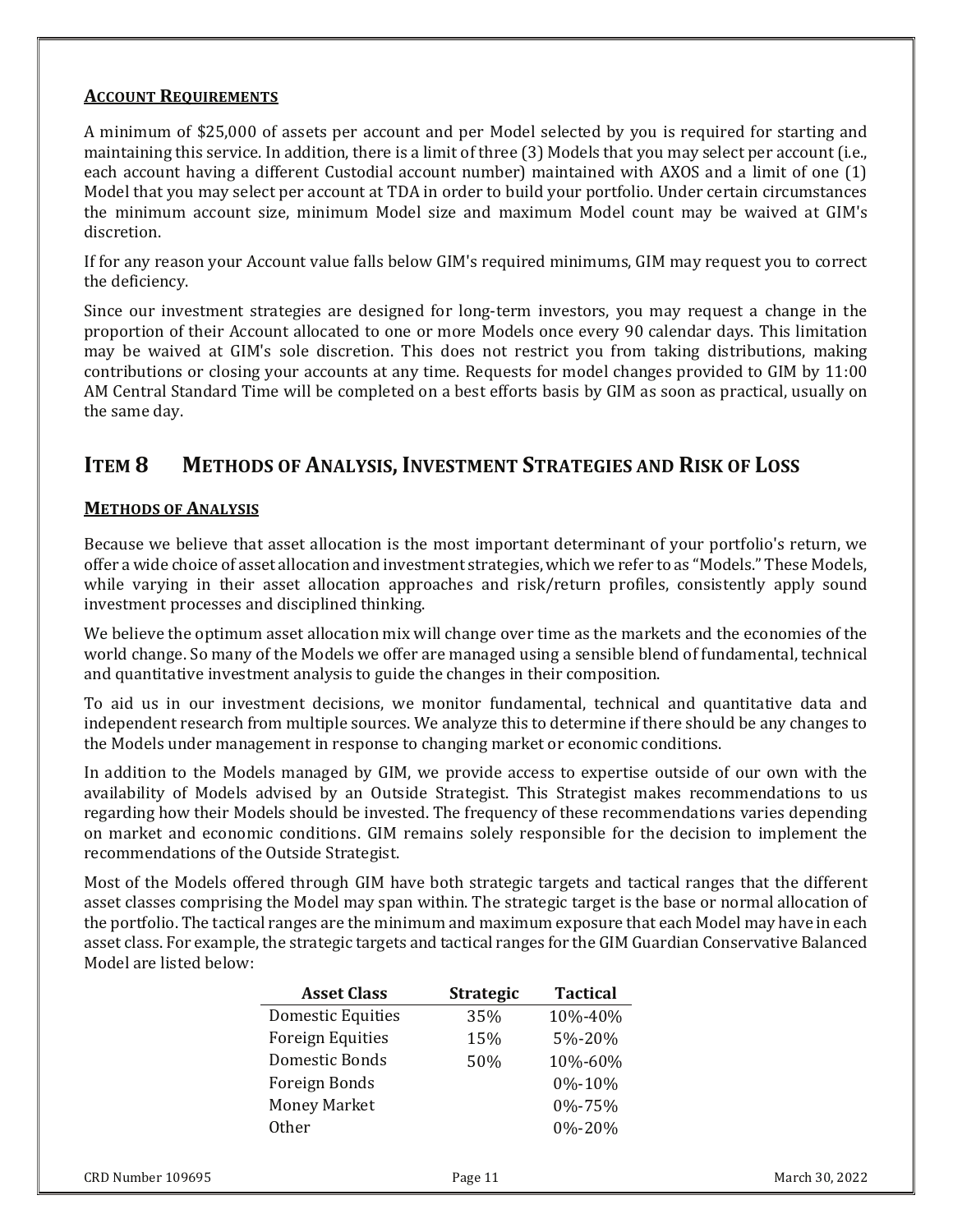Asset class changes will stay within the tactical ranges. For example, considering the tactical range for domestic equities in the strategy is 10% to 40%, GIM may reduce the exposure of the Model to 10% domestic equities if conditions are less favorable for equities. Similarly, when economic and market conditions improve and the risk of holding equities is relatively low, and the potential rewards are correspondingly high, we may increase the exposure in domestic equities to the maximum of 40% allowed in the tactical allocation. The goal of asset class changes is to add value to a Model by balancing relative risks and opportunities. GIM adjusts within the tactical ranges in each portfolio to take advantage of market conditions. Regardless of the outlook for the investment markets, positions taken on behalf of clients will be within the constraints of their stated investment objectives and risk tolerances.

#### **INVESTMENT STRATEGIES**

### GIM MODELS

Models we manage ourselves are divided among the GIM Cash Plus Model, GIM Confident Retirement Plan ('CRP') Models, GIM Guardian Models, GIM Strategic Global Models and GIM Tax Aware Models.

Because of the nature of investment markets, there is no assurance that we will always be able to achieve our objectives in managing these Models and our past performance at this cannot guarantee any specific future performance. Investing involves a risk of loss and you can incur losses.

Below is the full roster of GIM Models:

**GIM Cash Plus Model** – This model invests in a portfolio of ETFs and mutual funds that are diversified across government and credit sectors to vary its sources of returns, limit interest rate risk and optimize client outcomes in a risk-managed framework. Typically, with a 1 to 3-year duration range, the model offers the potential for an attractive yield advantage over money market funds. The Model seeks lower volatility than longer term bond funds through its approach to liquidity management and diversification across multiple bond ETF and mutual fund sectors.

Our Guardian Models are for investors who are concerned about substantial losses that could occur during difficult market periods. We monitor the asset allocation framework of each strategy in this category regularly to ensure the allocation is aligned with evolving investment views amid changing market and economic conditions. We seek to position Guardian Models in a way to minimize significant losses during difficult periods while still providing favorable long-term risk-adjusted returns. We currently offer twelve different Guardian Models:

Guardian Fixed Income Model - This Model is diversified mostly among domestic bond funds with a small allocation to foreign bonds periodically. It is a flexible fixed-income strategy tactically allocated in bonds between one end of the yield curve and credit quality spectrum to the other, commensurate with the economy's position in the interest rate cycle. We actively monitor and alter it in an attempt to maximize returns within moderate risk parameters. This allocation is designed for clients who seek relatively high current income while also seeking good risk-adjusted total returns. It may also be suitable for clients requiring higher income with safety and stability. This allocation often uses high yield bond funds. Such funds generally contain non-investment grade bonds (sometimes called "junk bonds".) These usually offer better yields than higher rated bonds with similar maturities. But they are also considered speculative and can involve greater price volatility and risk of loss.

Guardian Global Balanced Models (listed below) are global balanced tactical asset allocation strategies that employ a disciplined process to improve the risk and return profile of a diversified mix of both domestic and international stock and bond funds. The strategies seek capital appreciation and income by tactically allocating assets to markets that are, in our opinion, more attractive on a risk adjusted basis. The strategies are implemented predominantly with exchange traded funds and mutual funds. The available Guardian Balanced Models are as follows: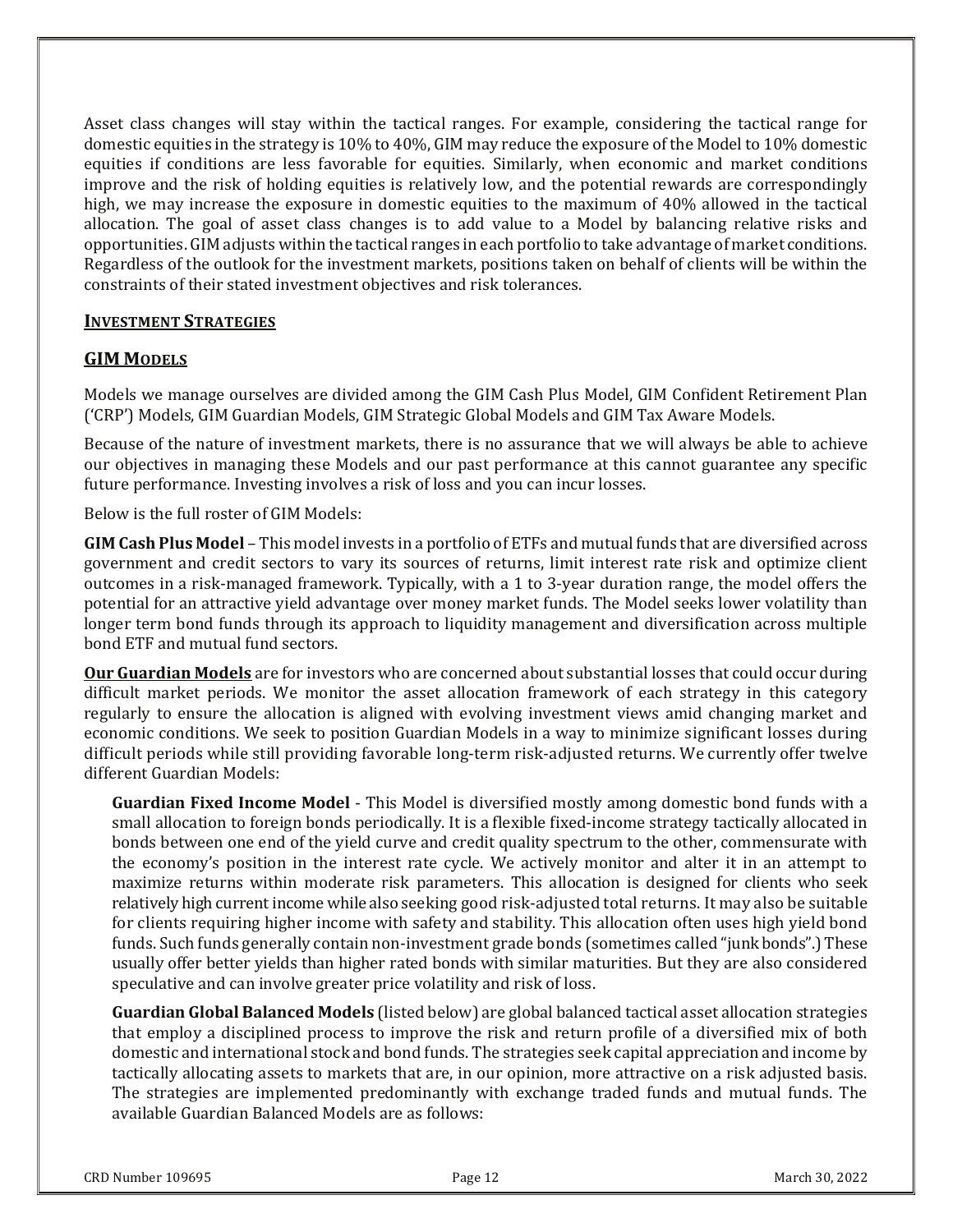Guardian Balanced Income Model - This Model has a strategic target of 70% equities and 30% bonds and is designed to provide a moderate level of current income and moderate growth.

**Guardian Balanced Retirement Income Model -** This Model emphasizes income producing bond and equity investments but also seeks capital appreciation. It has a strategic target of 55% equities and 45% bonds.

Guardian Conservative Balanced Model - This Model has a strategic target of 50% equities and 50% bonds and is designed to provide conservative long-term growth with some current income, though less than the Guardian Fixed Income, Guardian Balanced Income and Guardian Balanced Retirement Income allocations.

**Guardian Balanced Model** - This Model has a strategic target of 60% equities and 40% bonds and is designed to provide long-term wealth accumulation with moderate risk and purchasing power protection.

Guardian Balanced Growth Model - This Model has a strategic target of 75% equities and 25% bonds and is designed to provide long-term wealth accumulation and purchasing power protection.

**Guardian Balanced Mosaic Model** - This Model has a strategic target of 75% equities and 25% bonds and in addition, 30% of this model is allocated to a domestic sector allocation strategy (described under the Guardian Sector Model below) to provide a 'mosaic' of investing styles. This Model is designed to provide long-term growth for clients who have some tolerance for variable returns.

**Guardian Global Stock Model** - This Model is a tactical strategy offering diversified exposure to stock markets around the globe, including the United States, developed foreign markets, and emerging markets by investing in a diversified mix of domestic and foreign stock funds. In addition to stock market risk, the fund is also subject to currency risk and country risk. Long-term investors seeking global equity exposure who are comfortable with the volatility inherent in stock market investing may wish to consider this model.

Guardian Equity Mosaic Model - This Model is a tactical strategy offering diversified exposure to stock markets around the globe, including the United States, developed foreign markets, and emerging markets by investing in a diversified mix of domestic and foreign stock funds. In addition, 40% of this model is allocated to a domestic sector allocation strategy (described under the Guardian Sector Model below) to provide a 'mosaic' of investing styles. This allocation is designed to provide moderately aggressive longterm growth for clients who have a reasonable tolerance for variable returns.

Guardian Sector Model - The Guardian Sector model is an active strategy investing into U.S. equity sector funds based upon a blend of cyclical trends, relative strength and valuation. The goal is to gain alpha for portfolios by capitalizing on the differing phases of the economic cycle. This strategy is most suitable for clients who have a high tolerance for variable returns who seek aggressive long-term growth.

Guardian Country Model - This Model follows an aggressive strategy that involves foreign country or region-specific exchange-traded funds that we believe are demonstrating risk-adjusted relative strength or represent unusual value. The allocation generally invests in equities from 5 to 15 different foreign countries. The objective is to provide foreign equity diversification with enhanced risk-adjusted returns compared to broad foreign equity indexes.

Guardian Alternatives Model - This Model offers a comprehensive solution for investors seeking returns through exposure to alternative investments and strategies. The portfolio is invested in ETFs, ETNs, closed-end funds or mutual funds that have been carefully selected with the goal of providing low correlation to traditional stock and bond asset classes. The securities selected invest in non-traditional assets, such as commodities, currencies, Master Limited Partnerships (MLPs), real estate and infrastructure or employ strategies that invest in traditional assets using non-traditional methods, such as short-selling, and leverage. The securities selected may also invest in equities issued by commodity or natural resource companies. The goal of the strategy is to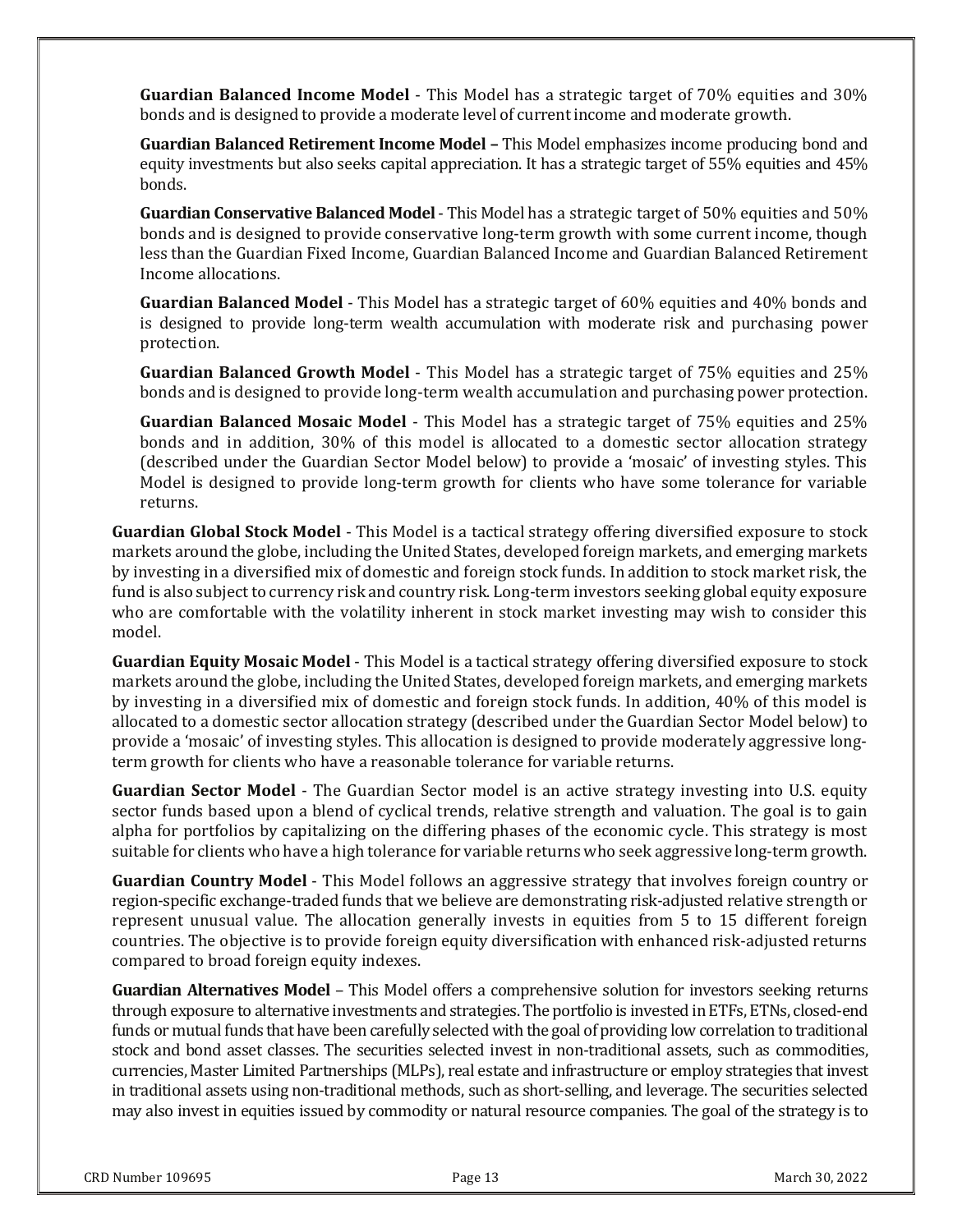enhance the overall risk and return characteristics of a portfolio by using alternative strategies that have historically exhibited low correlations with traditional asset classes like stocks and bonds.

Guardian Disruptive Technologies Model - This model is an active strategy that invests in exchange traded funds that are invested in domestic and international stocks that are engaged in developing. manufacturing, or distributing new technologies that have the potential to alter the way consumers, industries, or businesses operate. Some of the disruptive technologies that may be included in the portfolio are 3D Printing technology, 5G and Improved Connectivity, Artificial Intelligence and Machine ( Learning, Automation and Robotics, Cyber Security Advances, Electric Cars & Battery Technology, Virtual and Augmented Reality, Renewable Technologies, and others. The objective of this strategy is to provide a diversified way for investors to gain exposure to the growth that these new technologies may provide.

**CRP Income Bucket Model -** This Model is part of an offering we call 'The Confident Retirement Plan'. It is based on a proven strategy used for years by advisors assisting clients with their critical income needs. With the help of your advisor, your investment portfolio is divided into two "buckets," the 'Income Bucket' (i.e., CRP Income Bucket Model) and the 'Growth Bucket'. The Income Bucket holds the portion of your wealth ( that is intended to fund your retirement income or some other predictable future need. This bucket is designed to provide both a predictable stream of income and a defined maturity to match your liabilities. The Growth Bucket is designed with the goal to be the growth engine of your portfolio. Since it will not be needed to fund your retirement income needs or other important future liabilities for a predetermined period of years, these assets can be invested with an emphasis toward growth. In addition, growth from this bucket is intended to replace any funds depleted from the Income Bucket over the predetermined period.

Because of the critical importance of the income the Income Bucket provides, this Model is comprised of high quality, diversified and relatively conservative investments. It is invested in multiple, investment grade, defined-maturity bond ETFs (sometimes called DMFs) and personalized to fit your specific needs. DMFs combine key features of both individual bonds and bond funds. Like individual bonds, DMFs have a known maturity date, yet like traditional bond funds or exchange traded funds they provide greater diversification potential than individual bonds. Because each DMF has a predefined maturity date designed to coincide with your annual retirement income needs or other liabilities, both interest rate risk and liquidity risk are reduced. Essentially, you can have a DMF maturing each year for a predetermined number of years, to coincide with your liabilities. This is often called a bond ladder. Bond ladders are how institutional investors, such as insurance companies and pension plans, have been matching their investment flows with their cash needs for years.

Building a bond ladder in individual bonds can be expensive and time-consuming for retail investors. However, DMFs solve many of these problems. They may reduce costs by trading over the exchanges and minimize credit risk by spreading your investment over numerous issuers. And because bond ladder ETFs have small purchase minimums, they are very easy to tailor to your specific income and diversification needs. GIM will work with you and your Advisor to tailor an Income Bucket specifically to your needs.

The Growth Bucket does not refer to a specific Model but can be comprised of one or more of the investment ( $\,$ models available through GIM. Keep in mind it is intended to be the growth engine of your portfolio. Since it will not be needed to fund your retirement income needs or other important future liabilities for a predetermined period of years, these assets can be invested with an emphasis toward growth. In addition, growth from this bucket is intended to replace any funds depleted from the Income Bucket over the predetermined period, so it should be selected thoughtfully with the guidance of your advisor.

**Our Strategic Models** are for long-term, cost conscious, value-oriented investors. They are broadly diversified and designed to be strategic rather than tactical in nature, and therefore holdings are not altered as frequently in response to short term changes in the markets. We currently offer two different Strategic Models on a restricted basis:

**Strategic Global Balanced Model -** We designed this Model for investors seeking to benefit over the long term from a diverse combination of investment approaches, including passive holdings around an active core. As the name implies, the positions are global in nature and comprise a balance of stock and fixed income as well as a small cash component. We provide rebalancing services for the Model relative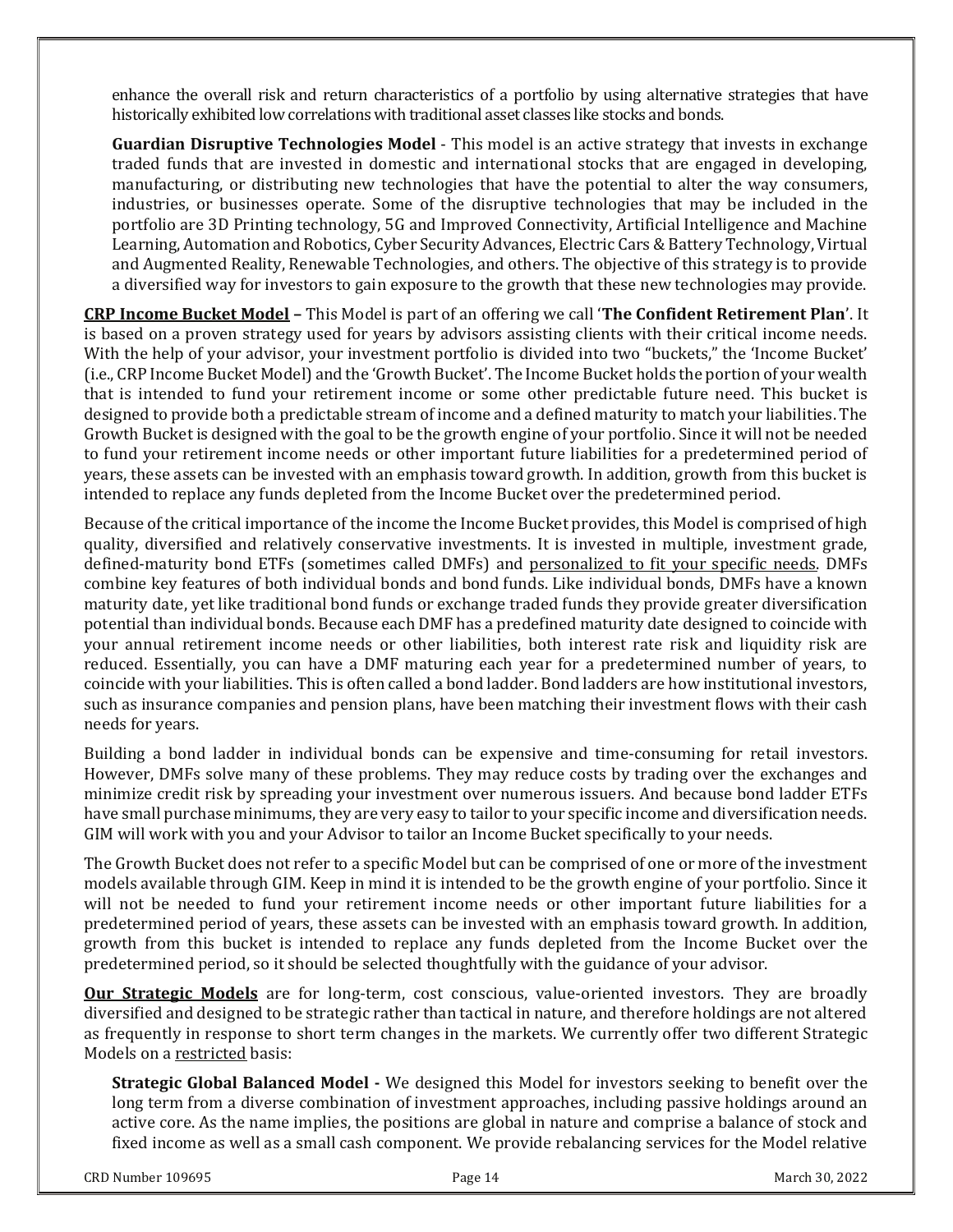to its neutral position weightings. Because it usually remains fully invested through various market environments, it is best suited for investors who have moderate risk tolerance.

Strategic Global Balanced Tax Aware Model - We designed this Model for investors seeking to benefit over the long term from a diverse combination of investment approaches including passive holdings around an active core. It is like the Strategic Global Balanced Model but managed for tax efficiency using investments such as municipal securities. We will provide rebalancing services for the Model relative to its neutral position weightings. Because it will usually remain fully invested in various market environments, it is best suited for investors with moderate risk tolerance.

**Our Tax Aware Models** are for investors who want a Model managed with an eye toward tax benefits and focused on post-tax, rather than pre-tax, earnings. We currently offer four different Tax Aware Models:

**GIM Tax-Free Bond Model –** This strategy seeks to provide current income exempt from federal income tax by investing in a diversified mix of domestic tax-free bond funds of varying maturities. This strategy may be suitable for investors that are in a high-income tax bracket and are seeking tax-free income.

GIM Tax Aware 50-50 Model  $(50\% \text{ stock}/50\% \text{ fixed income})$  is for investors who want a strategy that is managed with an eye toward post-tax, rather than pre-tax, returns. Its fully tax-aware strategy is about more than simply holding municipal bonds. For instance, turnover is an important consideration since short term gains are taxed more heavily than long term ones. Qualified dividends are taxed at a lower rate than income distributions, and stock funds may have both taxable and tax-deferred shareholders. The Tax Aware 50/50 is managed with these considerations in mind. We designed it for investors who seek long term growth in after-tax wealth. Since it generally maintains a significant exposure to stocks, it is for the investor who can tolerate moderate risk.

GIM Tax Aware 60-40 Model  $(60\% \text{ stock}/40\% \text{ fixed income})$  is for investors who want a strategy that is managed with an eye toward post-tax, rather than pre-tax, returns. Its fully tax-aware strategy is about more than simply holding municipal bonds. For instance, turnover is an important consideration since short term gains are taxed more heavily than long term ones. Qualified dividends are taxed at a lower rate than income distributions, and stock funds may have both taxable and tax-deferred shareholders. The Tax Aware 60/40 is managed with these considerations in mind. We designed it for investors who seek long term growth in after-tax wealth. Since it generally maintains a majority exposure to stocks, it is for the investor who can tolerate some risk.

GIM Tax Aware 75-25 Model  $(75\%$  equity/25% fixed income) is for investors who want a strategy that is managed with an eye toward post-tax, rather than pre-tax, returns. Its fully tax-aware strategy is about more than simply holding municipal bonds. For instance, turnover is an important consideration since short term gains are taxed more heavily than long term ones. Qualified dividends are taxed at a lower rate than income distributions, and stock funds may have both taxable and tax-deferred shareholders. The Tax Aware 75/25 is managed with these considerations in mind. We designed it for investors who seek long term growth in after-tax wealth. Since it generally maintains a heavy exposure to equities, it is for the investor who can tolerate risk.

#### OUTSIDE STRATEGIST MODELS

Following is the current list of Models we manage with input from Outside Strategists:

# Strategist - Saratoga Capital Management, LLC ("Saratoga")

Saratoga Capital Management, LLC ("Saratoga"), founded in 1994, believes that asset allocation strategies in a recession should be different than those used in a full growth economy. They recognize that the economy is a fluid process made up of numerous sectors. So Saratoga regularly evaluates how individual sectors are affecting the overall economy. Saratoga employs a team approach with managers who focus on one asset class (e.g., small capitalization stocks) each.

Saratoga Dynamic Moderate Balanced Model is a diversified mix of stock, bond and money market mutual funds. It is for the moderately conservative investor.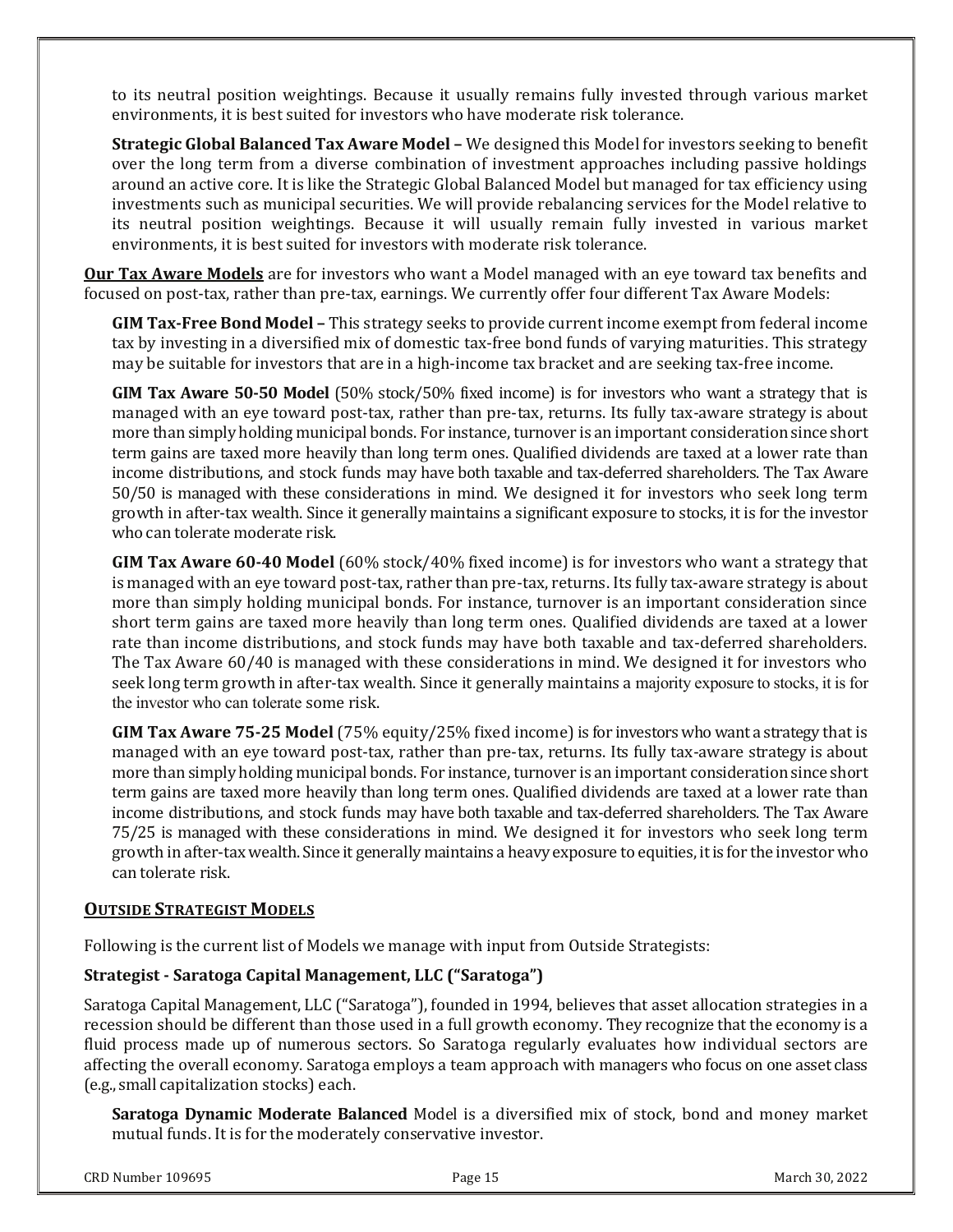Saratoga Dynamic Aggressive Balanced Model is a diversified mix of stock, stock sector, bond and money market mutual funds for more aggressive investors who seek higher returns than the Dynamic Moderate Balanced Model.

A breakdown of individual Model availability is as follows:

| <b>GIM Guardian Fixed Income</b>         |
|------------------------------------------|
| GIM Guardian Balanced Income             |
| GIM Guardian Balanced Retirement Income  |
| GIM Guardian Conservative Balanced       |
| GIM Guardian Balanced                    |
| GIM Guardian Balanced Growth             |
| GIM Guardian Balanced Mosaic             |
| GIM Guardian Global Stock                |
| <b>GIM Guardian Equity Mosaic</b>        |
| GIM Guardian Sector                      |
| <b>GIM Guardian Country</b>              |
| <b>GIM Guardian Alternatives</b>         |
| GIM Guardian Disruptive Technologies     |
| <b>CRP Income Bucket Model</b>           |
| GIM Strategic Global Balanced*           |
| GIM Strategic Global Balanced Tax-Aware* |
| GIM Tax-Free Bond                        |
| GIM Tax Aware 50/50                      |
| GIM Tax Aware 60/40                      |
| GIM Tax Aware 75/25                      |
| Saratoga Dynamic Moderate Balanced       |
| Saratoga Dynamic Aggressive Balanced     |
|                                          |
| *Restricted Availability                 |

#### GENERAL RISK OF LOSS STATEMENT

Prior to entering into an agreement to have your account managed with GIM, you should carefully consider: "

- 1. Investing in securities involves risk of loss which you should be prepared to bear;
- 2. Securities markets experience varying degrees of volatility;
- 3. Over time your assets may fluctuate and be worth more or less than the amount you invested; and
- 4. Commit only those assets that you believe will not be needed for current purposes and can be invested on a long-term basis, usually a minimum of five to seven years.

# RISKS

**Concentrated Investments:** Models with investments concentrated in market segments (regional, country, sector or industry, for example) or strategic style (momentum or tactical asset allocation based) may bear a greater degree of market risk than a more diversified investment portfolio. Models potentially incurring this risk are GIM Guardian Sector, GIM Guardian Country, GIM Guardian Alternatives, Saratoga Dynamic Aggressive Allocation and the GIM Confident Retirement Plan Income Bucket Model.

**International Investments:** Models which invest predominately in shares or obligations of companies organized outside the United States, have special risks. The investments of such funds may be materially impacted by unstable political environments in the country of organization of their portfolio companies and by foreign currency exchange fluctuations. Foreign taxes and differences in financial and accounting standards from those applicable to U.S. companies introduce additional risks. Most of the Models offered through GIM participate in international investments.

Alternative Investments: Most of the Models offered through GIM have exposure to securities that internally invest in alternative investment strategies, such as real-estate, commodities and hedged or absolute return strategies. One common theme to alternative investments is that they are generally expected to have low correlations with traditional investments to increase the diversification benefits to your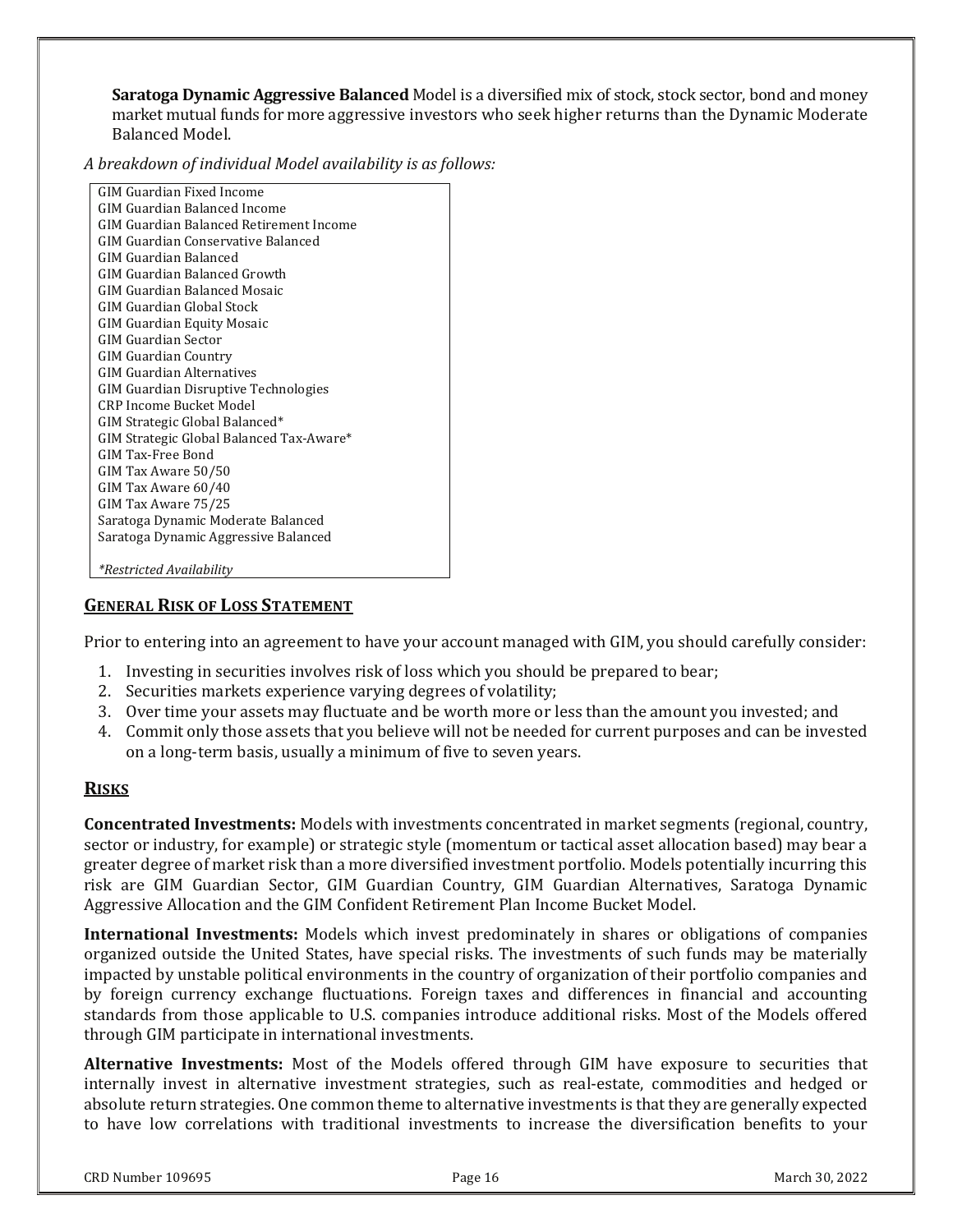portfolio. While the allocation to these investments is expected to reduce portfolio risk over time, we cannot be certain that their inclusion in a Model will achieve that objective.

Index and Leveraged Investments: Most of the Models offered through GIM have some exposure to strategies that internally utilize inverse indexes and leveraged instruments, such as short sales, and options and futures contracts (so-called derivative investments), both on a long and short basis that are designed to have a targeted positive or negative correlation to an underlying index. All these investment strategies introduce risks which are in addition to the traditional market risks of equity or income investing. These strategies are often employed to decrease overall Model downside risk, but GIM and the outside Strategist can offer no guarantee that these strategies will be able to achieve their stated objectives.

Allocations/Models with Short Performance Records: Performance results for periods less than five years may not provide an adequate basis for evaluating the risk or performance potential of the Allocations/Models over varying market conditions or economic cycles. The GIM Confident Retirement Plan Models have an actual track record of less than three years.

**Income Investments:** When utilized in GIM's strategies may have exposure to US Treasury bonds and notes, Government sponsored enterprises (such as Fannie Mae and Freddie Mac), US dollar denominated corporate obligations, mortgage and asset-backed securities, zero coupons, commercial paper and other money market instruments, fixed-income securities issued by foreign governments, some of which may be issued by governments in emerging market countries and which may be denominated in either US dollars or foreign currencies, and corporate obligations of various grades of credit worthiness ranging from high to low, preferred stocks and convertible bonds, all of which may be more volatile than other bond investments and more responsive to equity market movements than interest rate changes. In addition, GIM may invest in funds or ETPs that attempt to profit from a rising interest rate environment, but which have little or no yield and decline in value when interest rates fall. In addition to principal risk, income investments are subject to credit risk and interest rate changes. Risks, in some instances, include *pre-payment* and other risks arising from mortgage and asset backed securities. Interest Rate Risk: As interest rates rise, the value of fixed-income securities is likely to decrease. Securities with longer durations tend to be more sensitive to interest rate changes, making them more volatile than securities with shorter durations.

Credit/Default Risk: The issuer or guarantor of a debt or other financial instrument may be unable or unwilling, or be perceived to be unable or unwilling, to make timely interest and/or principal payments or otherwise honor its contractual obligations. A change in the credit quality rating of an instrument or issuer (or the market's perception of the credit quality of an instrument or issuer) can have a rapid, adverse effect on the instrument's liquidity and make it more difficult to sell at an advantageous price or time. As a result, the price of the security may be adversely affected. Call Risk/Prepayment Risk: During periods of falling interest rates, an issuer of a callable bond may exercise its right to pay principal on an obligation earlier than expected. This may result in reinvesting proceeds at lower interest rates, resulting in a decline in the expected income.

High Yield Securities ("Junk Bond") Risk: High yield, below investment grade and unrated high-risk debt securities are subject to the increased risk of an issuer's inability to meet principal and interest payment obligations. These securities may be subject to greater price volatility than higher-quality bonds due to such factors as specific corporate developments, interest rate sensitivity, and negative perceptions of the high yield securities markets generally. In addition, high yield securities may be less liquid, and therefore more difficult to value accurately and sell at an advantageous price or time and present more credit risk than investment grade bonds. The total return and yield of junk bonds can be expected to fluctuate more than the total return and yield of higher-quality bonds. The risks associated with high yield securities are heightened during times of weakening economic conditions or rising interest rates, and these securities are particularly susceptible to adverse changes in market conditions and changing interest rates. These bonds are often thinly traded and can be more difficult to sell and value accurately than higher-quality bonds because there tends to be less public information available about these securities.

Third Party Risk: Third parties (including without limitation, broker-dealers, registered representatives, insurance agents, investment advisers, custodians, trusts, mutual funds and insurance companies, transfer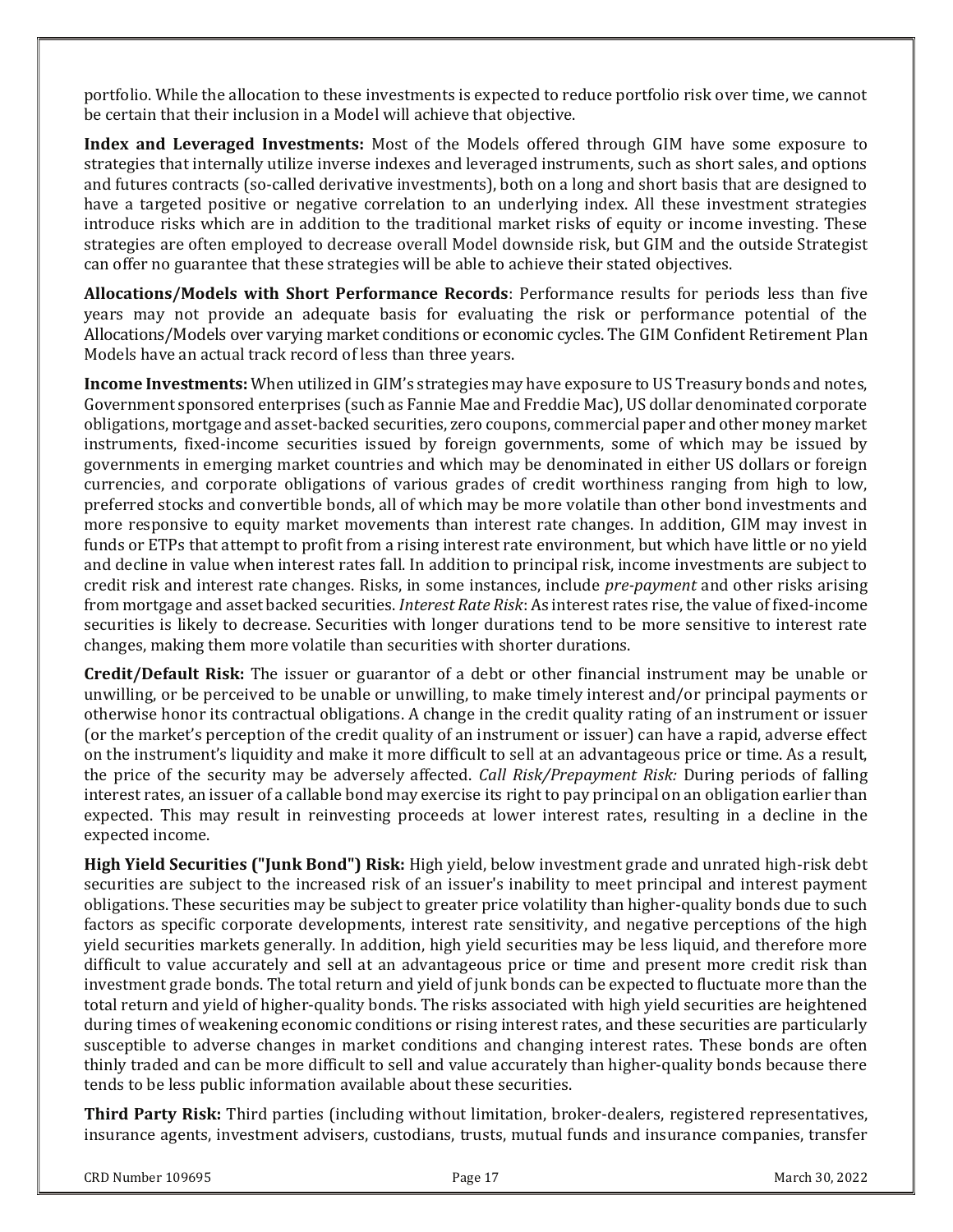agents, solicitors, advisors and employees and agents of each of them) provide services, systems, information, programs and data upon which GIM relies and is believed to be reliable, but is unable to guarantee. As such, all trading is on a "best efforts" basis.

**Exchange-Traded Fund ("ETF") Risk:** ETFs are pooled investment vehicles, which may be managed or unmanaged, that generally seek to track the performance of a specific index. Although individual shares of an ETF are traded on an exchange (such as the NYSE, Amex, or NASDAQ), large blocks of shares of ETFs are redeemable at net asset value. This ability to redeem large blocks of shares has historically resulted in the market price of individual shares of ETFs being at or near the net asset value of the ETF's underlying investments. However, shares of ETFs may trade below their NAV. The NAV of shares will fluctuate with changes in the market value of the ETF's holdings. The trading prices of shares will fluctuate in accordance with changes in NAV as well as market supply and demand. The difference between the bid price and ask price, commonly referred to as the "spread," will also vary for an ETF depending on the ETF's trading volume and market liquidity. Generally, the greater the trading volume and market liquidity, the smaller the spread ( is and vice versa. Any of these factors may lead to an ETF's shares trading at a premium or a discount to NAV.

Exchange-Traded Notes Risk: Exchange-traded Notes (ETNs) are a type of unsecured, unsubordinated debt security that have characteristics and risks similar to those of fixed-income securities and trade on a major exchange similar to shares of exchange-traded funds. However, this type of debt security differs from other types of bonds and notes because ETN returns are based upon the performance of a market index minus applicable fees, no period coupon payments are distributed, and no principal protections exists. The purpose of ETNs is to create a type of security that combines both the aspects of bonds and exchange-traded funds (ETFs). The value of an ETN may be influenced by time to maturity, level of supply and demand for the ETN, volatility and lack of liquidity in underlying commodities or securities markets, changes in the applicable interest rates, changes in the issuer's credit rating and economic, legal, political or geographic events that affect the referenced commodity or security.

Other Risk Considerations: Some of GIM's Models involve above-average portfolio turnover which could negatively impact upon the net after-tax gain or loss experienced by an individual client in a taxable account. Clients should be aware that the Internal Revenue Service has taken a position in at least one private letter ruling that payments of advisory fees directly from a variable annuity (as opposed to variable annuity which is part of a tax-qualified plan) constitute taxable distributions to the owner of the contract. Many insurers issue Forms 1099 each year, in ordinary course, reflecting the advisory fees paid from the annuity. In the event the IRS is successful in establishing the fee payment as a distribution, the contract owner would be taxable for federal income tax purposes on the amount and might also incur interest, a 10% early distribution penalty if the owner is under age 59 1/2, and additional costs. Clients are urged to consult their own tax advisers.

# **ITEM 9 DISCIPLINARY INFORMATION**

Our firm and its employees face no legal or disciplinary proceedings that would be relevant to clients' or prospective clients' evaluation of us.

In 1986, Byron Green signed a letter of acceptance, waiver and consent in connection with complaint No. I TEX-437-AWC. Without admitting or denying the existence of any violative activity, Simmons-Green Financial Services, Inc., Royce D. Simmons and Byron D Green, Jr accepted and consented to the findings of certain events and activities which were in violation of Article III, Section 1,27(C) and 33, Appendix E, Section 20(A) of the NASD's Rules of Fair Practice, and MSRB Rule G-27(C), and consented to a sanction of censure and \$1,000.00 fine, jointly and severally. The DBCC for District #6 and the NBCC accepted the letter of acceptance, waiver and consent on 8/27/86. The fine of \$1,000.00 was paid by Simmons-Green Financial Services, Inc. on 9/15/86.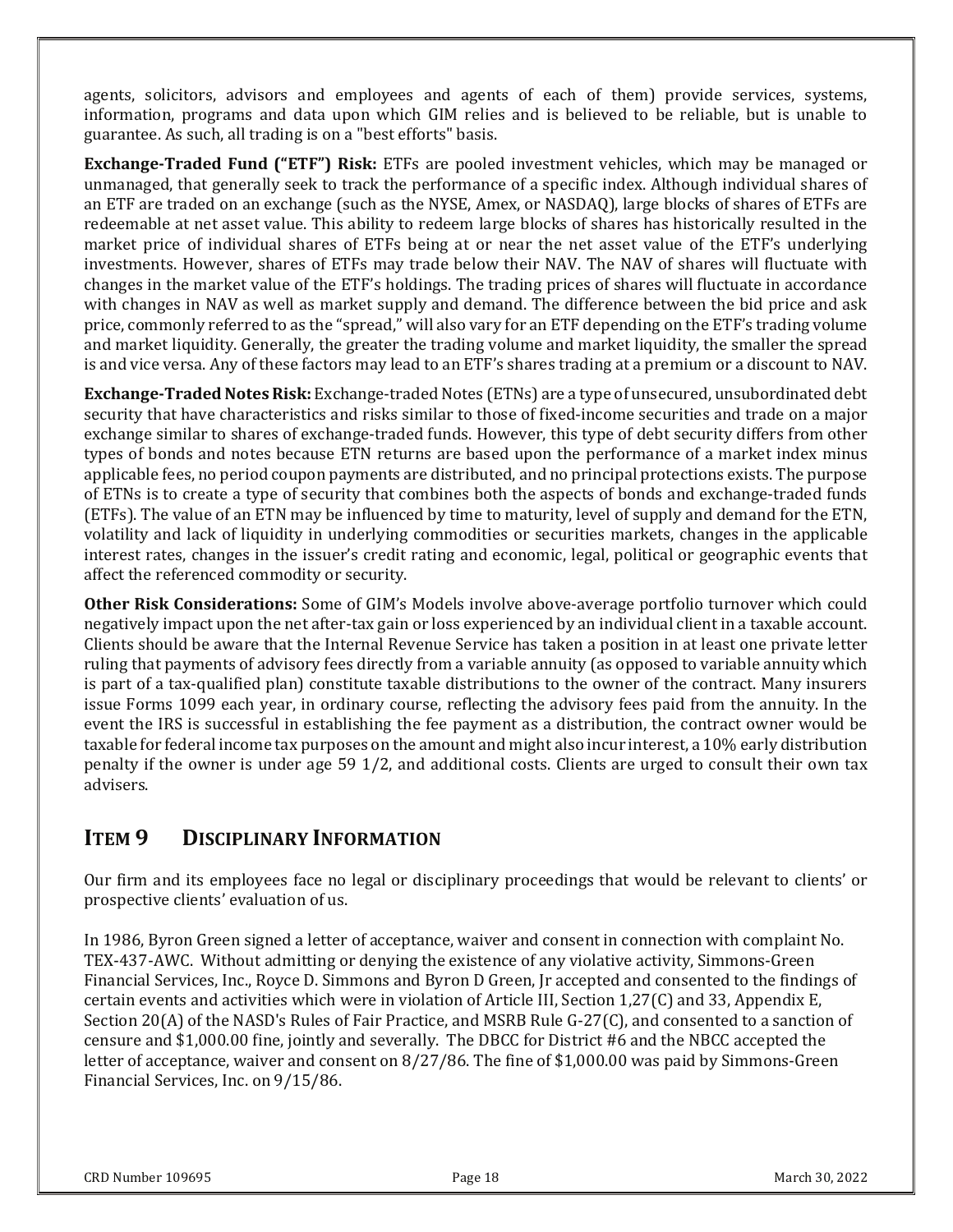# ITEM 10 OTHER FINANCIAL INDUSTRY ACTIVITIES AND AFFILIATIONS

# **ACTIVITIES**

GIM offers strategies/models which GIM manages directly as well as those we manage with the input of an outside strategist, Saratoga Capital Management. GIM does not receive compensation from Saratoga for its guidance on the Saratoga Dynamic Moderate Balanced, Saratoga Dynamic Moderate Aggressive or Saratoga Dynamic Aggressive Equity allocations. GIM charges a management fee for our oversight on these strategies, lati as disclosed in our fee schedule. The management fees charged by GIM vary based on the strategies/models (as  $\,$ that are chosen by the client or recommended by GIM, its supervised persons or independent advisors. Since compensation can vary based upon the strategies chosen, this can present a conflict of interest. This conflict of interest is disclosed here, within this disclosure document and directly below the fee schedule on the advisory agreement signed by the client. The three Saratoga strategies/models (referenced immediately above) may be available for purchase through other advisors at a lower cost.

# **AFFILIATIONS**

GIM and/or its management personnel are not affiliated with any other financial institution including banks (G and broker-dealers. GIM and/or GIM management persons are not registered, or do not have an application in and pending to register, as a broker-dealer or a registered representative of a broker-dealer, futures commission merchant, commodity pool operator, a commodity trading advisor, or an associated person of the foregoing entities. It is not GIM's and/or GIM's management personnel's intention to affiliate with the institutions in the future.

# ITEM 11 CODE OF ETHICS, PARTICIPATION OR INTEREST IN CLIENT TRANSACTIONS AND PERSONAL TRADING

# CODE OF ETHICS

We follow a Code of Ethics describing a high standard of business conduct and fiduciary duty to you, to be followed by all our employees. This Code includes guidelines relating to the confidentiality of client information, a prohibition on insider trading, restrictions on the acceptance of significant gifts and the reporting of certain gifts as well as personal trading procedures. All GIM employees must acknowledge and comply with this code and all applicable laws and regulations governing investment advisors.

We anticipate that, in appropriate circumstances and consistent with your objectives, it may sometimes occur that we recommend to you the purchase or sale of investments that we, related persons, our affiliates or other clients already have a position in. Subject to the Code of Ethics and any applicable laws, our employees, officers and directors may themselves invest in securities we also recommend to clients. This could create a conflict of interest, GIM's Code helps ensure that this does not interfere with our making decisions in your best interest and successfully implementing those decisions.

Some types of investments are exempt from the Code based on a determination that these would not materially interfere with the best interest of clients. In other cases, the Code may require pre-clearance of transactions and restrict trading near client trading activity. Nonetheless, because the Code permits employees to invest in the same securities as clients in some circumstances, there is a possibility that employees could benefit from market activity by your account. So, employee trading is monitored to reasonably prevent conflicts of interest between us and our clients.

Some affiliated accounts may also trade in the same investments with client accounts on an aggregated basis when consistent with our obligation of best execution. In these cases, the affiliated and client accounts share commission costs on a pro rata basis and receive the investments at a total average price. We retain record of the trade order (specifying each participating account) and its allocation, to be completed prior to the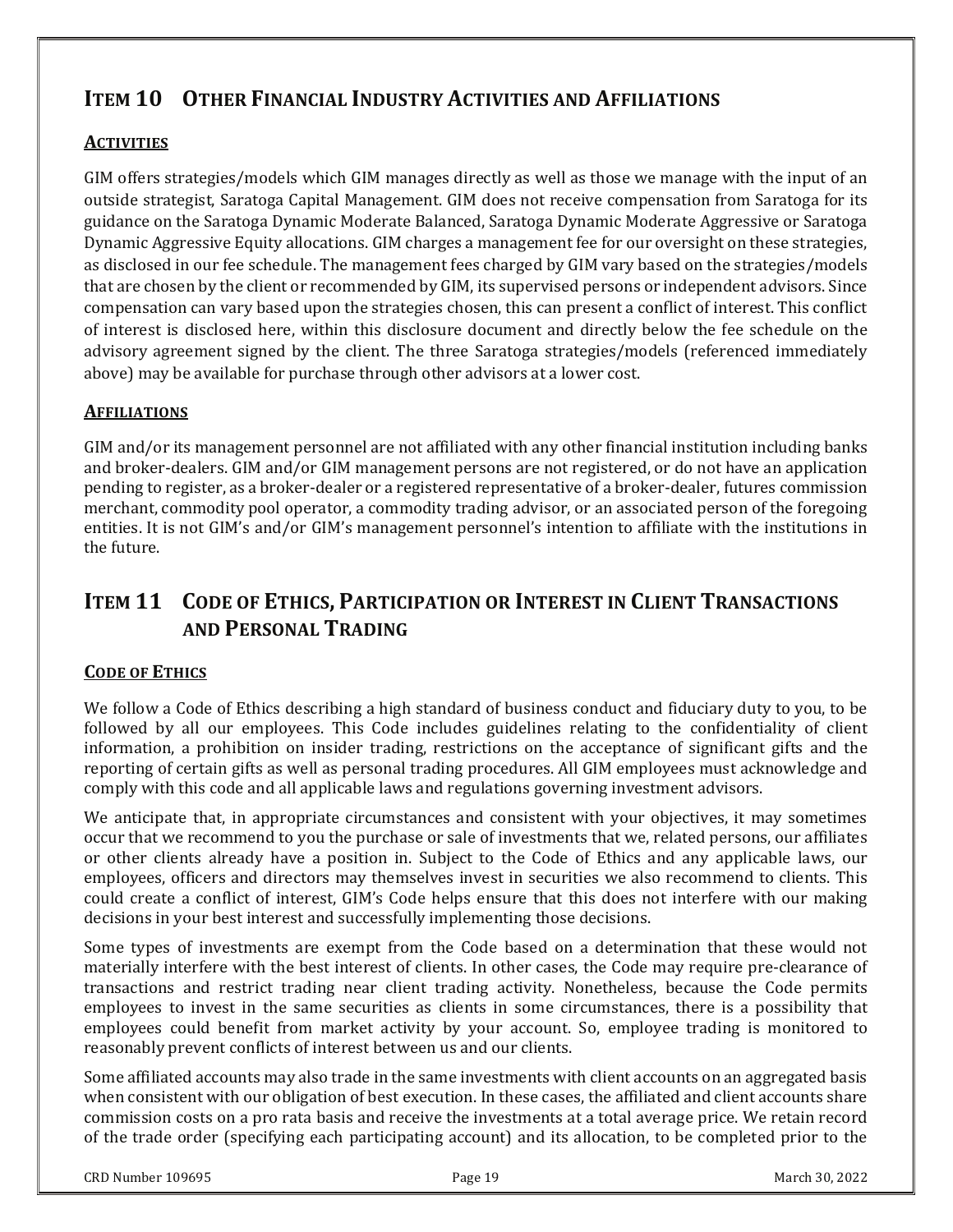entry of the aggregated order. We allocate completed orders as specified in the initial trade order. We allocate partially filled orders on a pro rata basis. Any exceptions will be explained on the order. In the event of a partial fill of an order, if GIM deviates from our stated allocation methodology, related and proprietary accounts will not be filled until all client accounts have received the appropriate allocation. For a full copy of our Code of Ethics, contact Byron Green at (800)-950-8004 ext. 104.

# ITEM 12 BROKERAGE PRACTICES

# DIRECTED BROKERAGE AND SOFT DOLLARS

GIM has a fiduciary duty to achieve best execution when it places trades with broker-dealers. GIM will attempt to achieve best executions for you so that your total costs or proceeds in a transaction are the most favorable under the circumstances. Our business model is such that you choose your custodian and brokerdealer depending upon the investment program you select. Brokerage choices and program attributes are outlined in this Form ADV Part 2A above.

GIM is always subject to our duty to seek to achieve best execution, some brokerage firms or trust companies ( that we use to execute transactions may provide us with certain brokerage and research services. Brokerage services include various communication services related to the execution, clearing and settlement of transactions, such as access to client account data (trade confirmations and account statements); the ability to allocate aggregated trade orders for multiple client accounts; and research, pricing information and other market data. Some of these services generally may be used to service all or a substantial number of our accounts, including accounts not maintained at the brokerage firm or trust company providing the service. In addition, some brokerage firms and trust companies provide us access to their institutional trading and custody services which are typically not available to retail investors. We may have an incentive to select or recommend broker dealers or trust companies based on our interest in receiving the services or products which could differ from a client's interest in receiving most favorable execution. Advisor receives a benefit because Advisor does not have to pay for research, products or services. However, the products and services that we currently receive are not based on the amount of transactions directed or assets managed through a specific brokerage firm. Products and services received from brokerage firms and trust companies are reviewed periodically to determine if the products or services are needed, whether such products or services provide legitimate assistance in the investment decision making process, and the reasonableness of the commissions paid in relation to the value of the products or services.

From time to time an investment advisor may instruct us to use a specific broker-dealer for managing their customers. If a sufficient trading system can be established with that broker-dealer we will honor the advisors' choice. In these situations, we are not ensuring best execution, but we will look at the full range and quality of a broker's services in placing brokerage including, among other things, the value of research provided as well as execution capability, commission rate, financial responsibility and responsiveness to the money manager. It will be the Advisor's responsibility to disclose this information to the client. In the course of establishing a trading system with a new broker-dealer requested by an advisor we may receive certain software and or access to research services - we are not recommending this broker-dealer to any other clients and are not ensuring best execution, so we do not treat these services as soft dollars.

GIM is a money manager who has formed relationships with banks, trust companies and broker-dealers to offer management services. The nature of GIM's business is that in the process of managing customer accounts we purchase and sell annuity subaccounts held within an insurance company product, or we purchase and sell mutual funds, exchange traded funds and/or exchange traded notes through two primary custodians. Great time, effort and due diligence was expended in the process of selecting both TD Ameritrade and AXOS Advisor Services (AXOS) to serve in that role. We generally find it easier to work with AXOS for most of our customers because of AXOS's superior software capabilities to facilitate the use of multiple models or strategies within one customer account. The choice of AXOS may result in simplifying both the number of accounts and the paperwork required from customers that desire a multiple strategy portfolio. Therefore, we generally direct clients to use AXOS's services if they wish to open a new account with us, but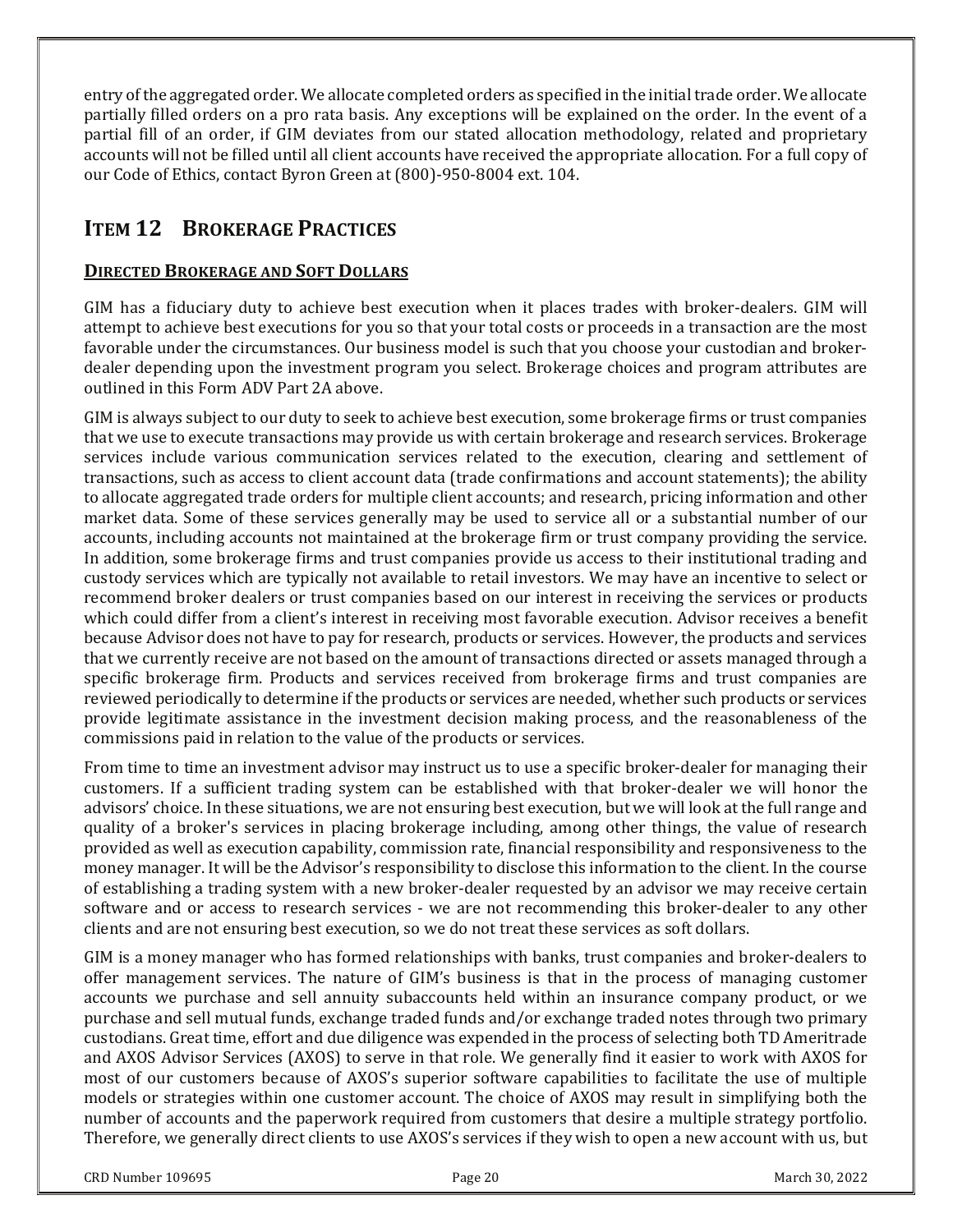we believe our clients receive competitive rates, comparable execution and similar custodial services from each custodian. Attached to this section are outlines of the criteria we used in both our selection process and for our periodic reviews. Of note: AXOS Financial, Inc. (NYSE: AX), parent of AXOS Bank, acquired E\*TRADE Advisor Services during 2021 and was rebranded AXOS Advisor Services.

TDA requires customers to pay 25 basis points  $(1/4%)$  of the value of their account annually, billed quarterly, which covers transaction costs and custody fees. This fee is capped at a maximum of \$1,000 per year. AXOS requires customers to pay an annual rate of 25 basis points  $(1/4%)$  of the first \$249,999 of their account value, billed quarterly, 10 basis points  $(1/10\%)$  of the next \$750,000 up to \$1,000,000 and 2 basis points  $(2/100%)$  of account values greater than and equal to \$1,000,000, inclusive. The maximum annual custody fee charged by AXOS per account will not exceed \$1,500. These fees cover transaction costs and custody. This fee is charged directly by TD Ameritrade and AXOS and the customer pays this fee directly to these custodians.

Mutual funds are purchased at NAV and generally class A shares or institutional shares are purchased. It is our intention to provide best execution by monitoring the services provided by selected custodians, and to monitor competitive custodians for services and pricing not currently available to our clients. The monitoring will consist of the President evaluating on an annual basis the current level of services provided and reviewing the factors we deem important for working with custodians (see below). In addition, the Compliance Department, as part of an internal audit of all trading procedures, will audit the trading activity quarterly for accuracy, correct pricing, and overall efficiency. Particular attention will be paid to ETF transactions.

# FACTORS CONSIDERED IN SELECTING BROKER-DEALERS FOR CLIENT TRANSACTIONS

The Company will consider the following factors, among others, when placing a trade for a client with a particular broker-dealer:

- -Quality of overall execution services provided by the broker-dealer;
- -Promptness of execution:
- -Provide dedicated telephone lines:
- -Creditworthiness and business reputation of the broker-dealer;
- -Promptness and accuracy of oral, hard copy or electronic reports of execution;
- -Ability and willingness to correct trade errors;
- -Promptness and accuracy of confirmation statements;
- -Ability to access various market centers;
- -The broker-dealer's facilities, including any software or hardware provided to the adviser;
- -The market where the security trades;
- -Any expertise the broker-dealer may have in executing trades for the particular type of security;
- -Commission charged by the broker-dealer;
- -Historical commission rates of the broker-dealer;
- $\bullet$ Reliability of the broker-dealer;
- -Ability of the broker-dealer to use ECNs to gain liquidity, price improvement, lower commission rates and anonymity;
- -Reputation of the broker-dealer;
- -Execution and operational capabilities of the broker-dealer and its clearing firm, and
- -Financial condition of the broker-dealer.

GIM will aggregate (block) trades for multiple clients in some cases when it is deemed in the best interest of all the clients and consistent with our obligation of best execution. Trade aggregation is the process of adding together trade orders to purchase and sell the same security as one large order. GIM frequently aggregates orders for administrative convenience and to reduce overall execution costs typically associated with larger orders. When GIM aggregates a trade order, the order is allocated to the various accounts/clients participating in the aggregated trade. GIM will ensure that any aggregated trade meets all required criteria ( prior to placing the trade.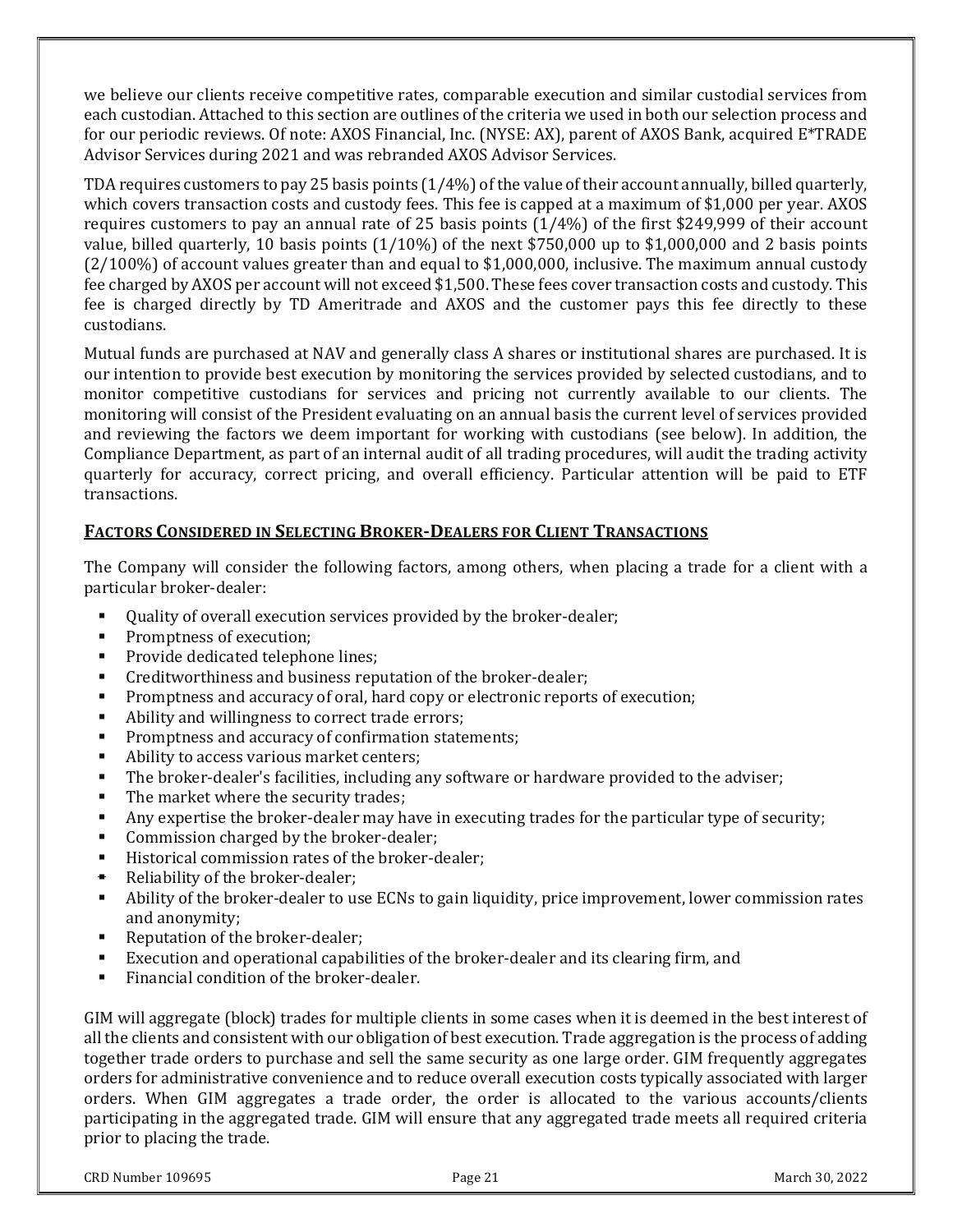Some affiliated accounts may also trade in the same investments with client accounts on an aggregated basis when consistent with our obligation of best execution. In these cases, the affiliated and client accounts share commission costs on a pro rata basis and receive the investments at a total average price. We retain record of the trade order (specifying each participating account) and its allocation, to be completed prior to the entry of the aggregated order. We allocate completed orders as specified in the initial trade order. We allocate partially filled orders on a pro rata basis. Any exceptions will be explained on the order. In the event of a partial fill of an order, if GIM deviates from our stated allocation methodology, related and proprietary accounts will not be filled until all client accounts have received the appropriate allocation.

Trade Rotation Policies - Equity trades are aggregated based on a fair and equitable method of allocating trades among accounts with no client or group of clients being favored. Depending on the number of shares traded, the different custodians or program sponsors may participate in a trade rotation process. The submission process for each custodian is done in an efficient timely manner. Accounts in an aggregated transaction will receive the same average price per share; noting that trades are aggregated with each custodian separately, therefore, clients at different custodians may receive different execution prices for transactions in the same security.

# REVIEWING TRANSACTIONS AND PRICES

As outlined above, as part of an internal audit of all trading practices, the Chief Compliance Officer will review a random selection of trades chosen from the quarterly trading activity report and will look for such things as accuracy, efficiency, correct pricing, comparable pricing (ETF), and commission charged (if any).

### CONFLICTS OF INTERESTS

When selecting broker-dealers to execute client trades, the Company will be sensitive to any conflicts of interest, and where necessary, will address such conflicts by disclosure, client consent or other appropriate action.

# ITEM 13 REVIEW OF ACCOUNTS

# MANAGED ACCOUNT REVIEWS

Our portfolio manager, Byron Green, will monitor the investment markets and the economy on an ongoing basis. Based on changes in the economic and market outlook as well as any changes in the client's stated priorities, goals and objectives, your portfolio may need to be reallocated or rebalanced at any given time. So, any material event in the markets or the economy can trigger a change in your portfolio. Portfolio accounting software enables our staff to monitor the effects of market changes on your investments and to reallocate within the tolerances of the investment Models involved.

#### ACCOUNT REPORTING

GIM provides secure access daily to statement on Manager's website. In addition to statements sent to you by your account Custodian (TDA, AXOS, etc.), you will receive a quarterly report from GIM or a notice by email letting you know your account statement is available online. This will provide the current status of your account(s) and its performance for the most recent period, year-to-date and since inception. We also send you a periodic "Market Commentary" newsletter that gives you the Manager's views on the state of the economy, markets and the outlook for the future.

Annually, we send out our Privacy Policy which states that we do not disclose nonpublic personal information about you with any other party unless (1) we receive your prior written consent, (2) we believe the recipient is you or your authorized representative, (3) the recipient is a financial service provider who requires that information to provide products or services to you under our programs, or (4) we are required by law to release the information to the recipient.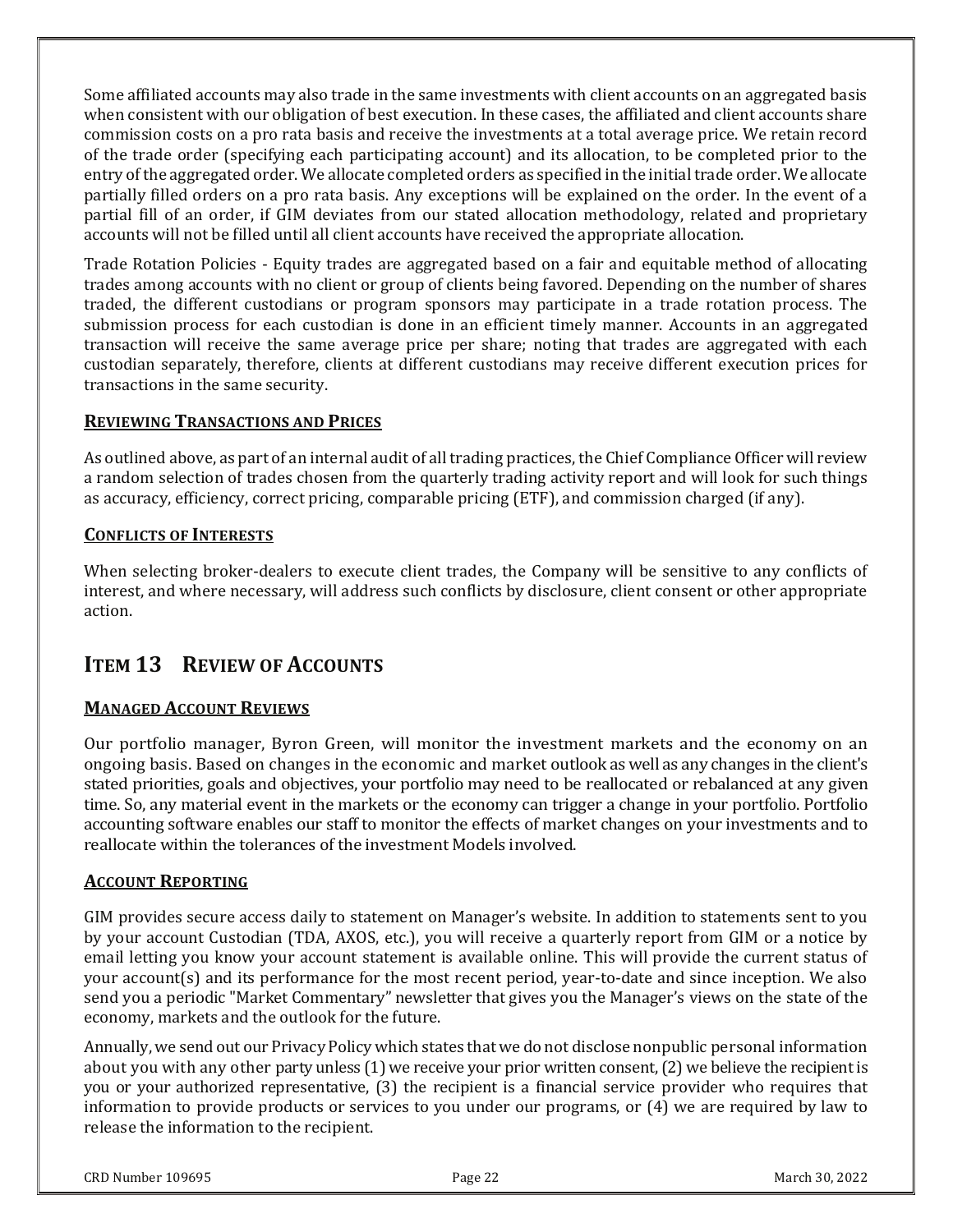Upon request, you may also receive an annual Cost Basis Report from us or your Custodian to assist you in computing capital gains and losses for tax purposes. Our disclosures can be found online at www.GIMLink.com.

# ITEM 14 CLIENT REFERRALS AND OTHER COMPENSATION

Additional Compensation - Certain mutual funds pay a portion of their management fee or Rule 12b-1 fees to Custodian, an affiliate of the Custodian, or an Investment Advisor Representative. To the extent that an Investment Advisor Representative is receiving 12b-1 fees they are doing so in their capacities as registered representatives. GIM does not share in 12b-1 fees, if any, charged by the fund. Since such payments are made to Custodian, its affiliates, or an Investment Advisor Representative by a mutual fund based on the amount of assets invested in the mutual fund by GIM, we may face a potential conflict of interest in determining whether to invest or maintain an investment in each mutual fund. Additionally, Custodian may receive Rule 12b-1 fees and/or other fees on money market mutual funds or other interest-bearing accounts that it makes available to Client. Such payments may serve to reduce the fees that Custodian charges GIM for account custodial and/or transaction services, producing a potential conflict of interest. Certain mutual funds charge redemption fees for redeeming fund shares. Redemption fees are deducted directly from the redemption proceeds and as such are a direct expense to you. GIM does not receive any portion of these redemption fees.

GIM has entered into agreements with certain funds to waive redemption fees in some circumstances. However, this does not guarantee that all redemption fees will be waived. Manager selects funds for Clients based on several criteria, including the fund's willingness to waive redemption fees.

Transactions in mutual fund shares or variable annuities may be subject to payment of commissions and other transaction costs as may be imposed by the funds, their distributors, or by broker-dealers through which such transactions are placed. Moreover, ongoing compensation in the form of "trail" commissions", asset-based distribution fees, or "12b-1 fees", may be paid to such distributors or dealers with respect to investments held by you. Commissions paid with respect to investments purchased by Client directly at a specific mutual fund family or variable annuity company are not negotiable and GIM has no responsibility to negotiate such commissions. GIM may receive other types of ongoing compensation in addition to management fees in the form of shareholder service expenses that are not included in the "Distribution [and/or Service] (12b-1) Fees" category; custodial expenses; legal expenses; accounting expenses; transfer agent expenses; and other administrative or due diligence expenses, all of which may cause a potential conflict of interest.

GIM may compensate unaffiliated third parties (Outside Advisors) as reimbursement for marketing expenses (for example fees for a meeting room, a portion of a catering bill or printing services for invitations, postcards, etc.) for events or campaigns that would include information concerning GIM. Such third parties may be RIA firms or broker-dealers of the Outside Advisors. Reimbursements could be paid thru the RIA or B/D firms or directly to the venue or company to cover a portion of a bill.

GIM has a Revenue Sharing Agreement with Rhodes Securities Advisors, Inc. (RSA) whereas GIM agrees to pay RSA 10% of GIM's Program Manager's Fees in order to have some access to RSA's Advisors. You should be aware that a Client pays no more or no less as a result of this Agreement.

GIM has existing solicitor agreements with both investment advisory and broker-dealer firms that has permitted qualified, properly registered, persons ("Solicitors") to solicit Clients for GIM's advisory programs. For more than ten years, GIM has not used qualified persons to solicit new Clients on GIM's  $\,$ behalf. Client agreements exist that that were sold under such previous arrangements and, in most cases, a portion of the management fee received by GIM continues to be to be paid to the solicitors. The management fees (and all other fees) the Client paid initially were the same as the fees of other Clients of GIM regardless of whether a Solicitor received a share of the management fee or not. Accordingly, the referral fee did not cause Clients to pay any additional fees at that time. Whenever a Client has been referred to GIM pursuant to such an arrangement, the relationship between GIM and the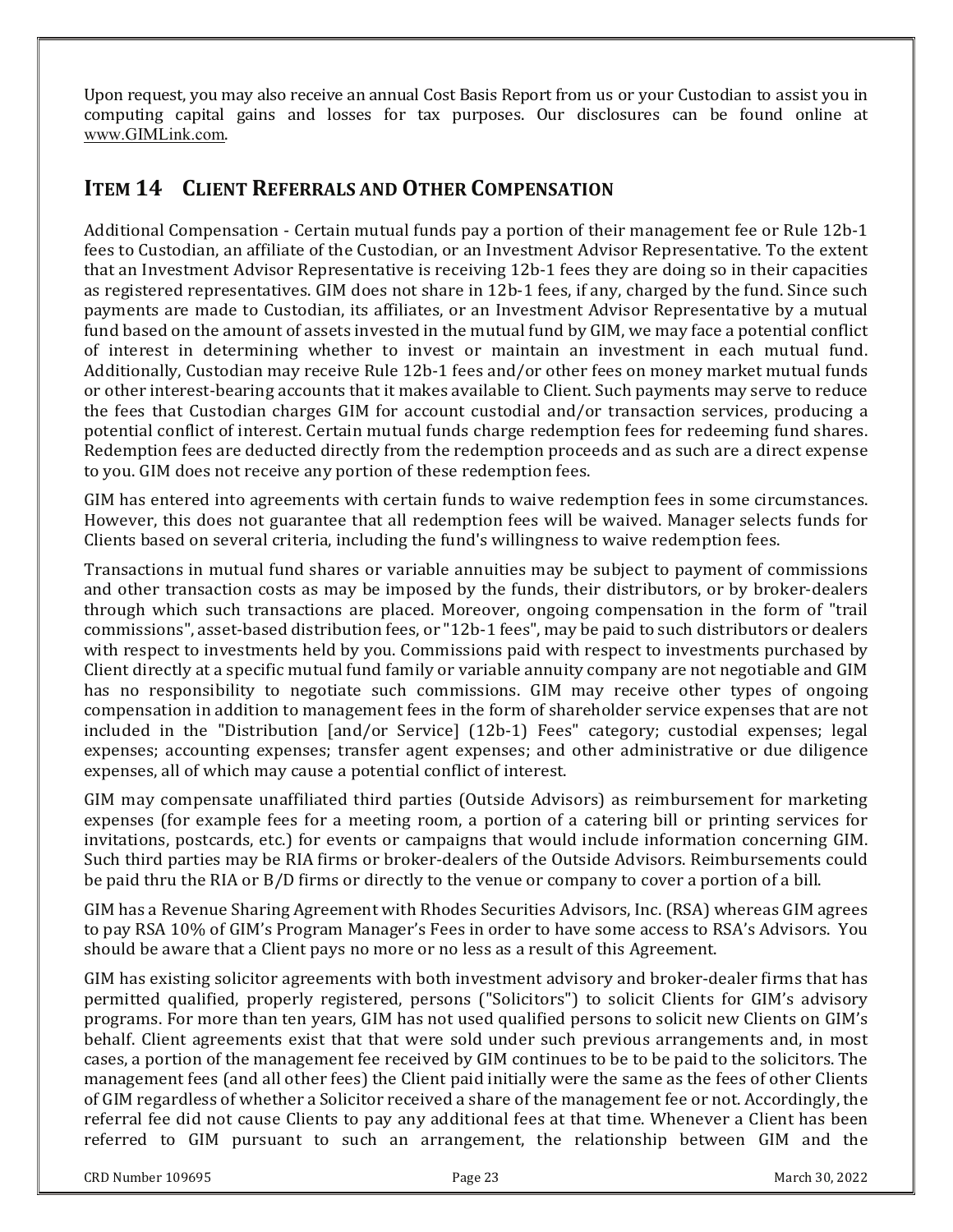Representative, including the nature and the amount of any compensation paid by GIM to the Representative, was disclosed in writing to Client. In the years since GIM ceased accepting referrals from solicitors and as our advisory offerings have changed, Clients referred by solicitors may pay more or less to obtain GIM's advisory services than do other clients. In situations where Client pays more, the engagement shall result in an additional charge in excess of what the Client would have paid if Client were to engage the services of GIM independent of the Solicitor's introduction.

GIM has agreements with some properly registered investment advisors and their representatives (collectively called "Advisor") who refer Clients to GIM and agree to provide substantial services to such Clients on behalf of GIM. By written agreement between Advisor and GIM, Advisor has agreed to charge such Clients for its separate services that it provides to them. The Advisor will have the exclusive right to determine the advisory fees ("Advisor's Fee") it will charge for this service and you may pay less or more than other clients receiving the same services. The Advisor's Fee schedule will be provided to Clients by Advisor on or before Clients execute GIM's Joint Services Agreement. Advisor agrees to provide at least the following services to Clients in exchange for its advisory fee: (1) be responsible for assisting Clients in determining the most appropriate Custodian and Model for them based on their investment goals, risk tolerance, limitations and financial circumstances and providing GIM with that information,  $(2)$  contact Clients at least annually to determine whether their financial situations, investment objectives, or instructions have changed and inform GIM of such changes, (3) be reasonably available to consult with Clients, as they request consultation, (4) periodically monitor and review the performance and risk parameters of the Models chosen by Clients and notify them of any recommended changes that may be indicated, and (5) provide Clients a copy of GIM's and Advisor's Form ADV Part 2 (or other written disclosure statement complying with Section 275.204.1(b) under the Investment Advisors Act of 1940) on or before execution of GIM's Joint Services Agreement and annually thereafter.

GIM offers strategies/models to outside registered investment advisers for their client's accounts which GIM  $\,$ manages directly as well as those we manage with the input of an outside strategist, Saratoga Capital Management. GIM does not receive compensation from Saratoga for its guidance on the Saratoga Dynamic Moderate Balanced or Saratoga Dynamic Moderate Aggressive allocations. The management fees charged by Green Investment Management vary based on the strategies/models that are chosen by the client or recommended by GIM, its supervised persons or independent advisors. Since compensation can vary based upon the strategies chosen, this can present a conflict of interest. This conflict of interest is disclosed here, within this disclosure document and directly below the fee schedule on the advisory agreement signed by the client. The two Saratoga strategies/models (referenced immediately above) may be available for purchase through other advisors at a lower cost.

Advisor may provide any additional services that it deems appropriate for Clients, including investment management consulting services or financial planning services. GIM acknowledges and agrees that it will not be entitled to any compensation or benefit from any of these additional services provided by the Advisor. Advisors and their Representatives have a financial interest in the selection of GIM to the extent they receive advisory fees collected by GIM.

Management and Advisor's Fees (if applicable) will be payable quarterly in advance of GIM's service based on your Account values on the last day of the preceding calendar quarter. GIM will collect its management fee and your Advisors' Fee (if applicable) from you and, if applicable, make payment to your Advisor shortly thereafter. Collected but unearned fees are refundable to you on a pro-rata basis if GIM's advisory agreement is terminated by any party to the agreement. Commissions, if and when applicable, are not advisory fees and may not be refunded. No billing adjustment shall be made for interim market fluctuations; however, GIM shall adjust the billing with regard to material interim additions or withdrawals from your Account.

GIM discourages what would be deemed excessive fees, combined Management and Advisory fees should not exceed 3% annually.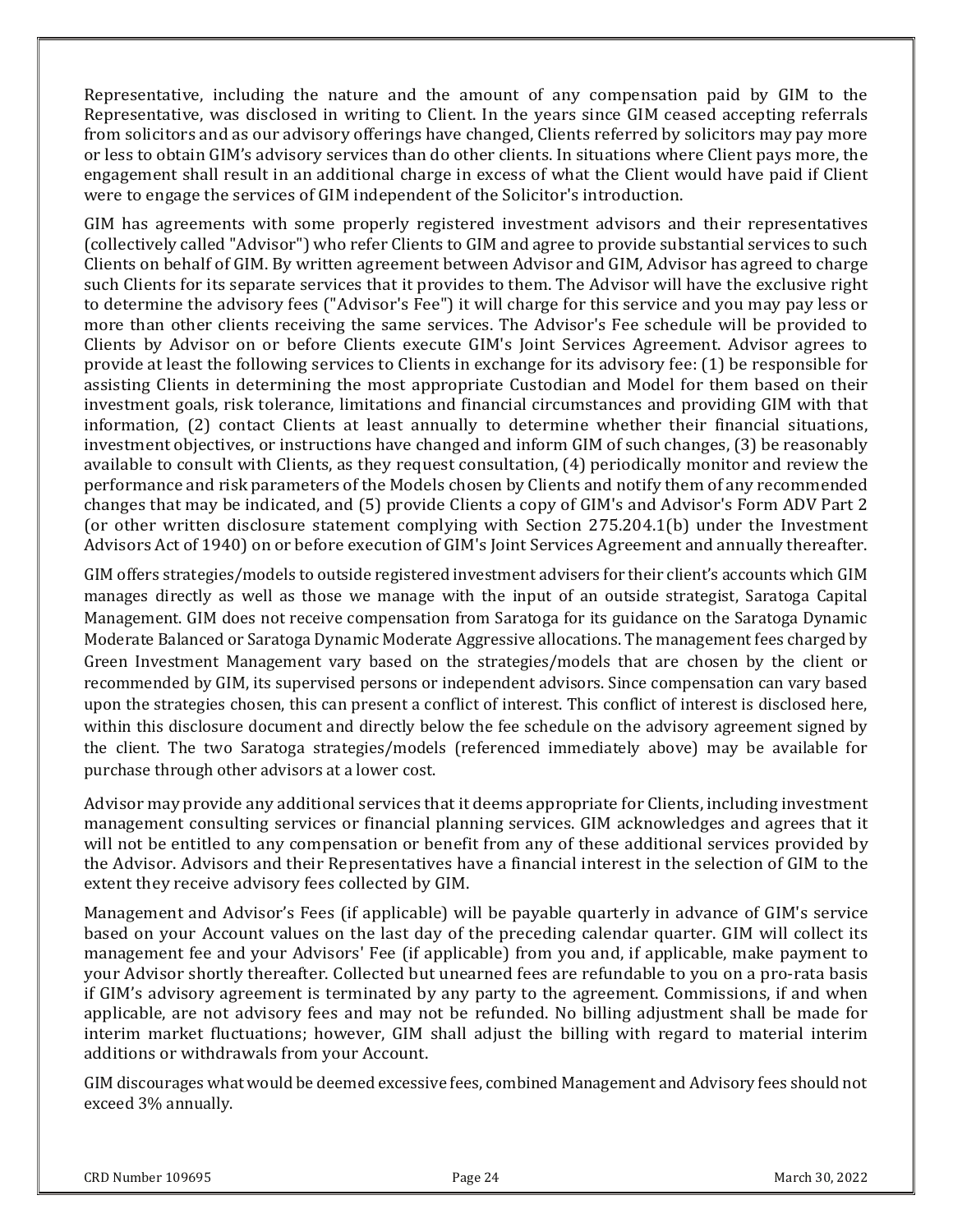# ITEM 15 CUSTODY

### ACCOUNT STATEMENTS

Clients should receive at least quarterly statements from the broker-dealer, bank or other qualified custodian that holds and maintains the client's investment assets. We urge all clients to carefully review these statements and compare them to account statements received from GIM. Our statements can vary from custodial statements due to accounting procedures, reporting dates or valuation methodologies used for specific investments. Please contact us with any questions as to variances.

The Investment adviser will send the clients an invoice or statement itemizing the fee, which includes the formula used to calculate the fee, the value of assets under management on which the fee is based, and the time period covered by the fee.

Payment of GIM's management fee and Advisor Fee (if applicable) to GIM may be made by a qualified custodian ( only when the following criteria are met: 1) Client funds are held at a qualified custodian, 2) The Client has provided written authorization to GIM permitting the fees to be paid directly from their Account, 3) The qualified custodian sends at least a quarterly statement to Client showing the advisory fees paid directly to GIM as well as any other disbursements from the Account.

The qualified custodian will not verify the accuracy of GIM's management fees or Advisor's fees (if applicable) calculations; therefore, it is the Client's responsibility to verify that GIM has computed such fees correctly. Because GIM deducts fees directly from Client's accounts, the Texas State Securities Board deems GIM to have custody of Client funds, but Client assets will always be held by the qualified custodian selected by the Client.

# ITEM 16 INVESTMENT DISCRETION

# DISCRETIONARY AUTHORITY FOR TRADING

For accounts custodied at TDA or AXOS, GIM has full discretion to determine which securities are to be bought or sold within your Account. However, this discretion is subject to specific restrictions imposed by you in writing to us and upon which Model is chosen. For other Custodians, GIM has discretion to determine (Sa which mutual funds or variable annuity sub-accounts are to be bought or sold within a specific mutual fund family or variable annuity product that has been previously designated by you. However, this discretion is subject to specific restrictions imposed by you in writing to GIM and upon the type of Allocation chosen.

Subject to the size of the account, specific restrictions imposed by you in writing to us and based upon the Model chosen, GIM has full authority to determine the amount of the securities to be bought or sold. You have the right to request that we refrain from purchasing certain types of securities. GIM is willing to accept such limitations on its investment discretion.

Clients authorize GIM to establish a custodial account for the Client's benefit with TD Ameritrade or AXOS **Advisor Services.** 

Clients authorize GIM to change the Custodian to any qualified custodian bank or trust company or brokerdealer selected by GIM upon 30 days written notice from GIM. A conflict of interest may exist in the selection of a Custodian to use and are detailed under the "Client Referrals and Other Compensation" sub-heading above. At no time may GIM withdraw funds to itself or another third party, except for management or advisory fees.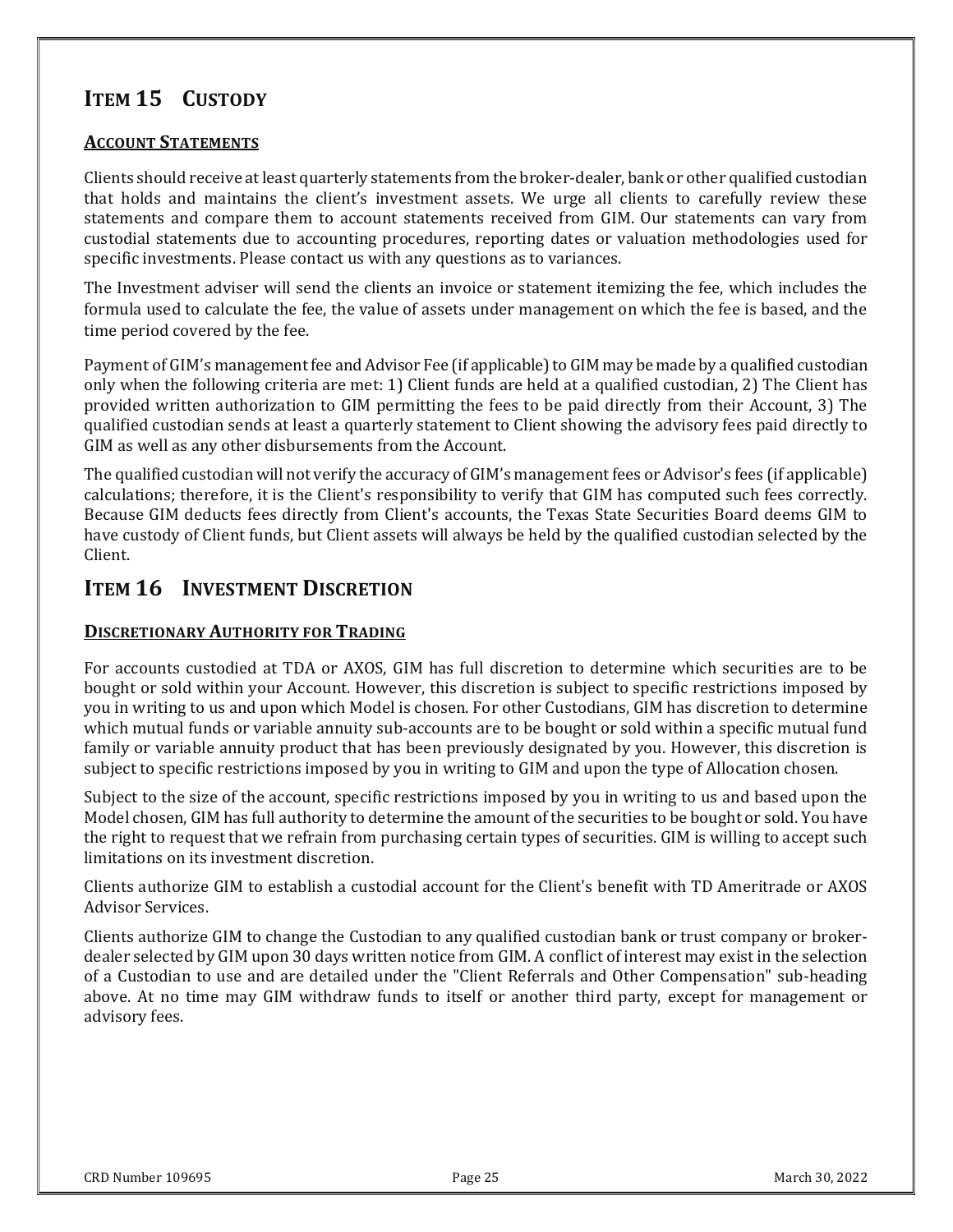# ITEM 17 VOTING CLIENT SECURITIES

# PROXY VOTES

We do not have the authority to vote proxies on your behalf as a client. You will receive proxies directly from your custodian and you are responsible for voting your proxies. You are entitled to receive a copy of the Prospectus for each mutual fund, and confirmations of each security purchased and sold for your Account (either separately or as part of the periodic custodial statement) and copies of all annual and periodic reports issued by the mutual funds your Account holds. You retain the right to receive shareholder materials if your Account is invested in mutual funds, ETPs or Variable Annuities or in any non-managed Account. In addition, you retain all rights of ownership, including, all voting power and other rights as a security holder in each of the funds held in your Account. Variable annuity sub-accounts will be held pursuant to the terms and conditions contained in a variable annuity Prospectus delivered to you by the specific variable annuity issuer.

Upon request, we may provide you with advice regarding the voting of your proxies.

# ITEM 18 FINANCIAL INFORMATION

### FINANCIAL CONDITION

We face no financial conditions likely to impair our ability to meet contractual or fiduciary commitments to our clients, nor has GIM ever been the subject of a bankruptcy proceeding. A balance sheet is not required (  $\,$ to be provided because GIM does not serve as a custodian for client funds or securities and does not require ( prepayment of fees of more than \$500 per client, and six months or more in advance.

### DISASTER RECOVERY

In the event of a significant business disruption, GIM has developed a plan to secure the safety of its employees, protect client assets and information and work to continue essential business operations. Although no plan can provide absolute assurance that negative consequences will not ensue from a crisis or event to the best of our knowledge, GIM has created a business recovery plan consistent with contemporary industry standards.

# PRIVACY POLICY

To secure and protect the personal information of our clients, GIM has developed a comprehensive privacy policy designed to allow us to comply with all State and Federal law pertaining to the security and protection of client personal information. A copy of GIM's Privacy Notice is provided to each new client and to all clients annually and is posted at www.GIMLink.com.

# ITEM 19 REQUIREMENTS FOR STATE-REGISTERED ADVISORS

See Part 2B of Form ADV for information concerning GIM's officers and management personnel.  $\,$ Management personnel are as follows: Byron D Green, President, Portfolio Manager and Chief Compliance Officer.

See Part 2B of Form ADV for information concerning outside business activities management personnel may be involved in.

Part 2B of Form ADV is attached to this document, pages 29-31.

Supervised personnel are not compensated for advisory services with performance-based fees.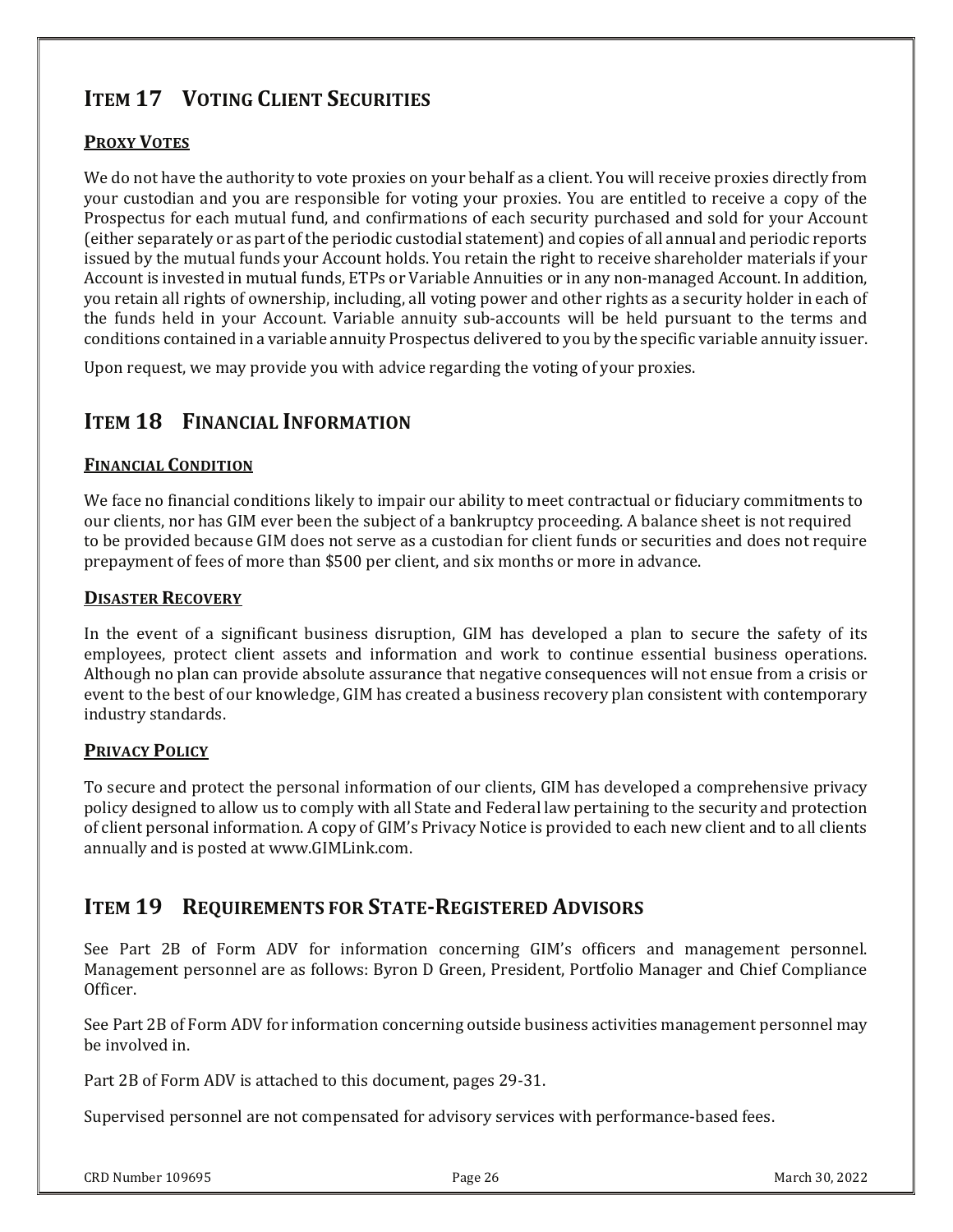GIM and/or GIM's Management personnel do not have an arrangement or relationship with any issuer of securities.

GIM believes that all material conflicts of interest have been disclosed.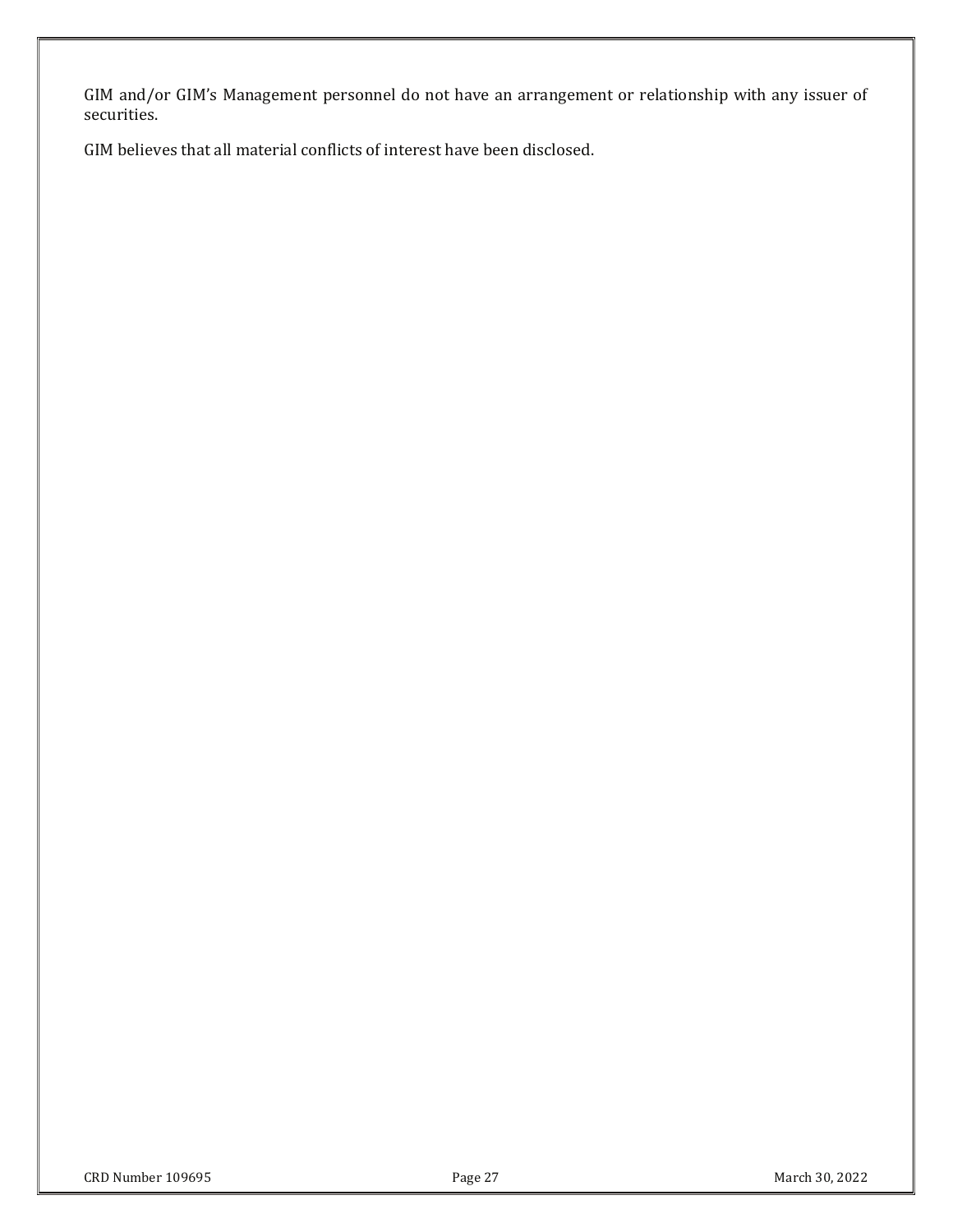

# GREEN INVESTMENT MANAGEMENT, INC.

# **Brochure Supplement**

# COVER PAGE

(Part 2B of Form ADV)

March 30, 2022

500 West 7<sup>th</sup> Street, Ste, 827 Fort Worth, Texas 76102 Phone: (800) 950-8004 or (817) 335-1178 www.GIMLink.com

This brochure supplement provides information about Byron D Green Jr, CFP that supplements the Green lnvestment Management, Inc. brochure. Please contact Byron D Green Jr, CFP of Green Investment Management, Inc. if the brochure is not included with this supplement or if you have any questions about the contents in this supplement.

Additional information about Byron D Green Jr, CFP is available at <u>www.adviserinfo.sec.gov</u>.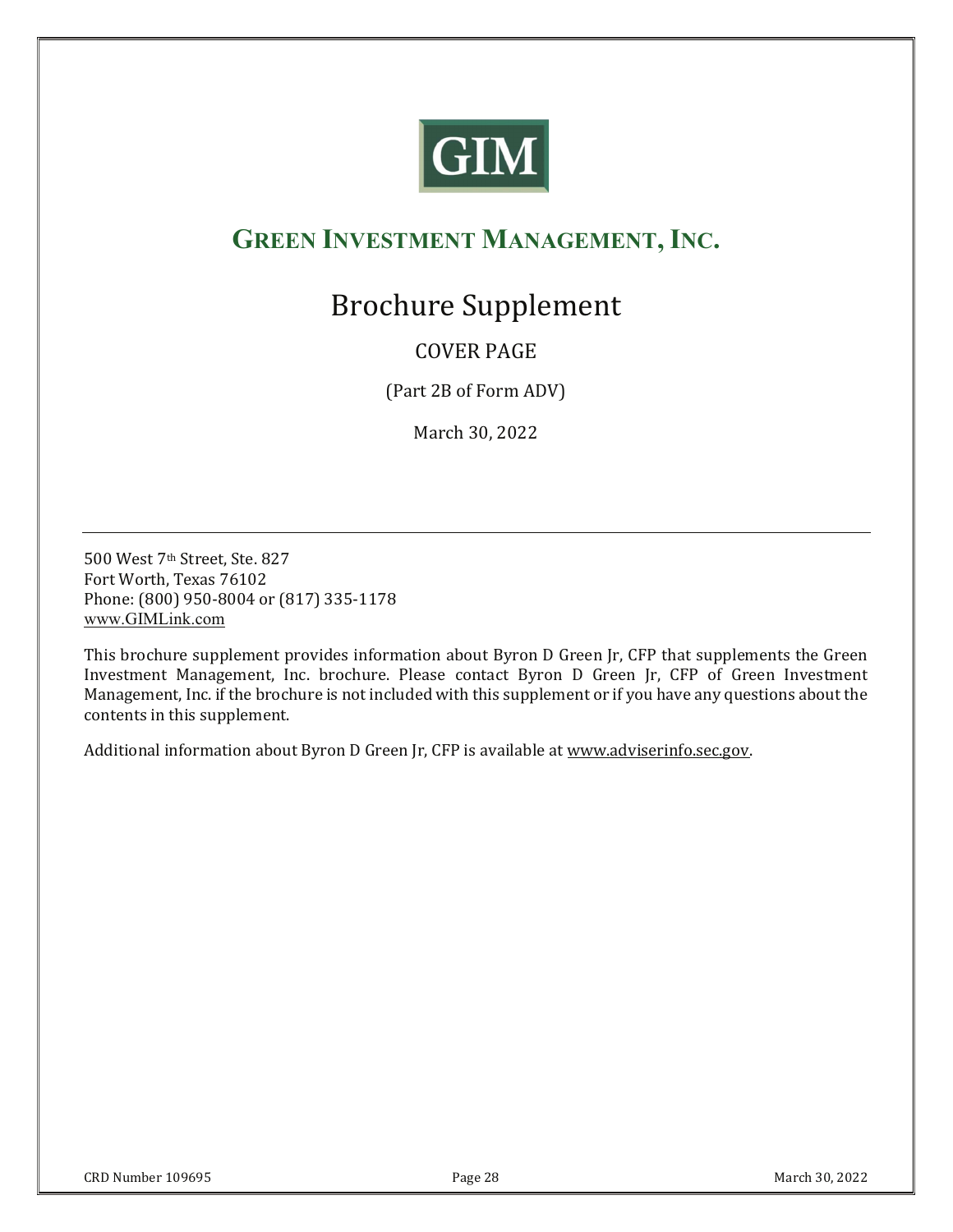## EDUCATION AND BUSINESS BACKGROUND

Byron D Green Jr. (Byron Green), CFP, born in 1954, is President, Portfolio Manager and Chief Compliance Officer. He graduated with honors from the University of Texas at Arlington in 1976 with a BA in Finance. In 1984, Byron combined his expertise in investment analysis, software development and his appreciation for Modern Portfolio Theory to open GIM.

CRD#858585

**Business Background:** 

Green Investment Management, Inc. 07/1995 – Present Rhodes Securities 03/1988 - 12/2004

The CFP designation is conferred by the Certified Financial Planner Board of Standards, Inc. To earn the credential, each CFP candidate must have a bachelor's degree (or higher) from an accredited college or University and three years of full-time personal financial planning experience. In addition, candidates must take the CFP Certification examination and complete a CFP-board registered program or hold an accepted designation, degree or license. Every two years, CFP holders must complete a minimum of 30 hours of continuing education. More information regarding the CFP can be found at http://www.cfp.net/default.asp.

Address: 500 West 7th Street, Ste. 827 Fort Worth, TX 76102 Phone: 800-950-8004 or 817-335-1178 Ext. 104

#### DISCIPLINARY INFORMATION

Byron Green signed a letter of acceptance, waiver and consent in connection with complaint No. TEX-437-AWC. Without admitting or denying the existence of any violative activity, Simmons-Green Financial Services, ' Inc., Royce D. Simmons and Byron D Green, Jr accepted and consented to the findings of certain events and (Inc. activities which were in violation of Article III, Section  $1,27(C)$  and 33, Appendix E, Section 20(A) of the NASD's Rules of Fair Practice, and MSRB Rule G-27(C), and consented to a sanction of censure and  $\$1,\!000.00$ fine, jointly and severally. The DBCC for District #6 and the NBCC accepted the letter of acceptance, waiver and consent on 8/27/86. The fine of  $$1,000.00$  was paid by Simmons-Green Financial Services, Inc. on  $9/15/86$ .

#### OTHER BUSINESS ACTIVITIES

Byron Green has no other business activities.

#### ADDITIONAL COMPENSATION

Byron Green is receiving no additional compensation.

#### **SUPERVISON**

Byron Green is the principal of GIM and supervises all employees. GIM personnel are required to follow the rules stated in our Compliance Policy Manual. Byron may be reached during regular business hours at 1-800-950-8004 or <u>Byron@GIMLink.com</u>.